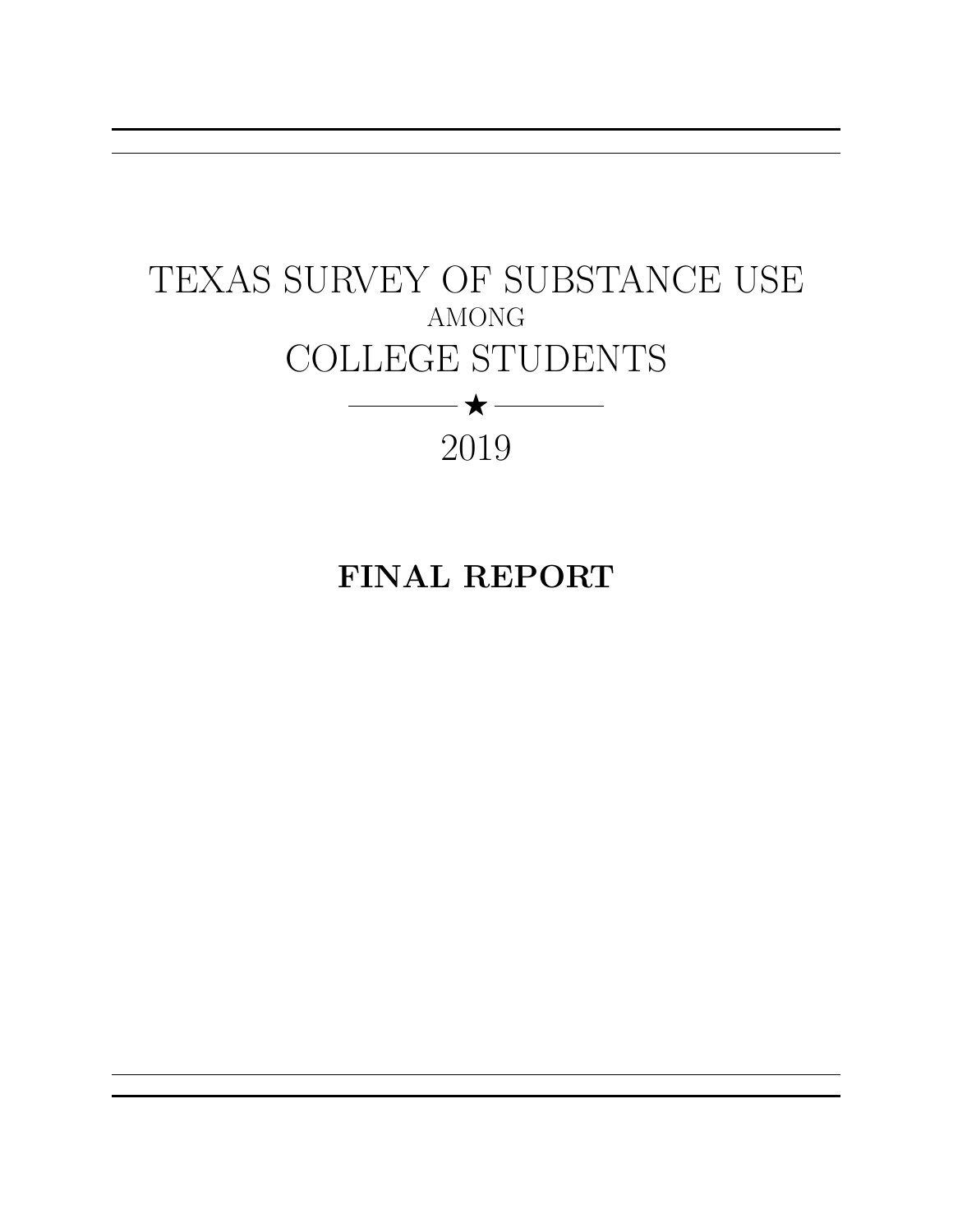Prepared by

## The Public Policy Research Institute Texas A&M University

Miner P. Marchbanks III Kash Krinhop, MA Aaron Willimas Charles T. Johnson Young-No Kim, MS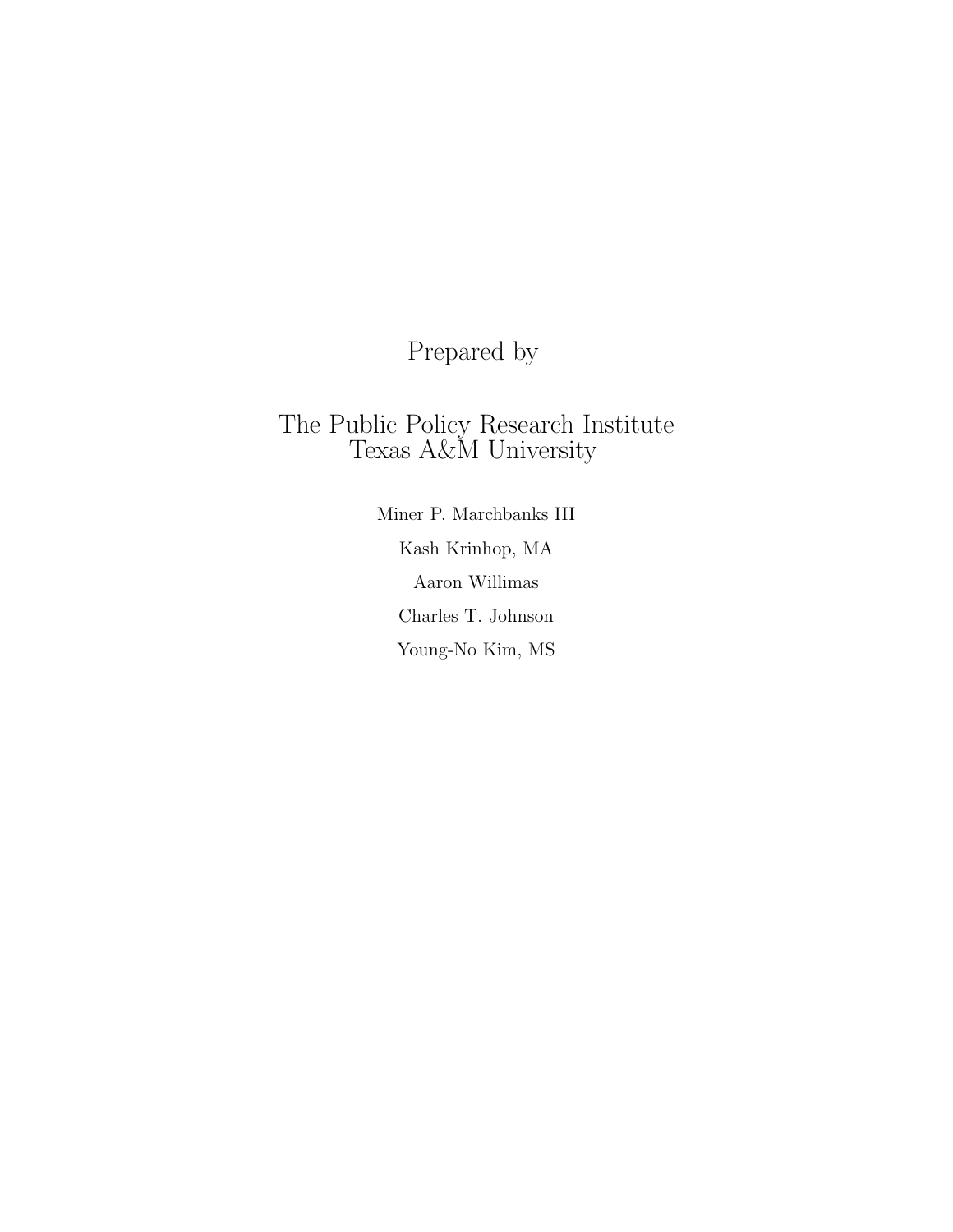## Table of Contents

<span id="page-2-0"></span>

| $\mathbf{1}$   | Introduction                                                                                        | $\mathbf{1}$                                      |
|----------------|-----------------------------------------------------------------------------------------------------|---------------------------------------------------|
| $\mathbf{2}$   | Methodology                                                                                         |                                                   |
| 3              | Patterns of Substance Use and Abuse<br>3.1<br>3.2<br>3.3                                            | $\bf{2}$<br>$\overline{2}$<br>$\overline{4}$<br>5 |
| $\overline{4}$ | Behaviors associated with substance use<br>4.1<br>4.2                                               | 7<br>$\overline{7}$<br>9                          |
| 5.             | Perceived risks and school policies<br>Reasons for quitting and perceptions of danger<br>5.1<br>5.2 | 9<br>9<br>11                                      |
| 6              | Drug use and mental health                                                                          | 14                                                |
| 7              | Drunk driving                                                                                       | 14                                                |
| 8              | Conclusion                                                                                          | 14                                                |
|                | A Crosstabs for drug use by demographic characteristic                                              | 17                                                |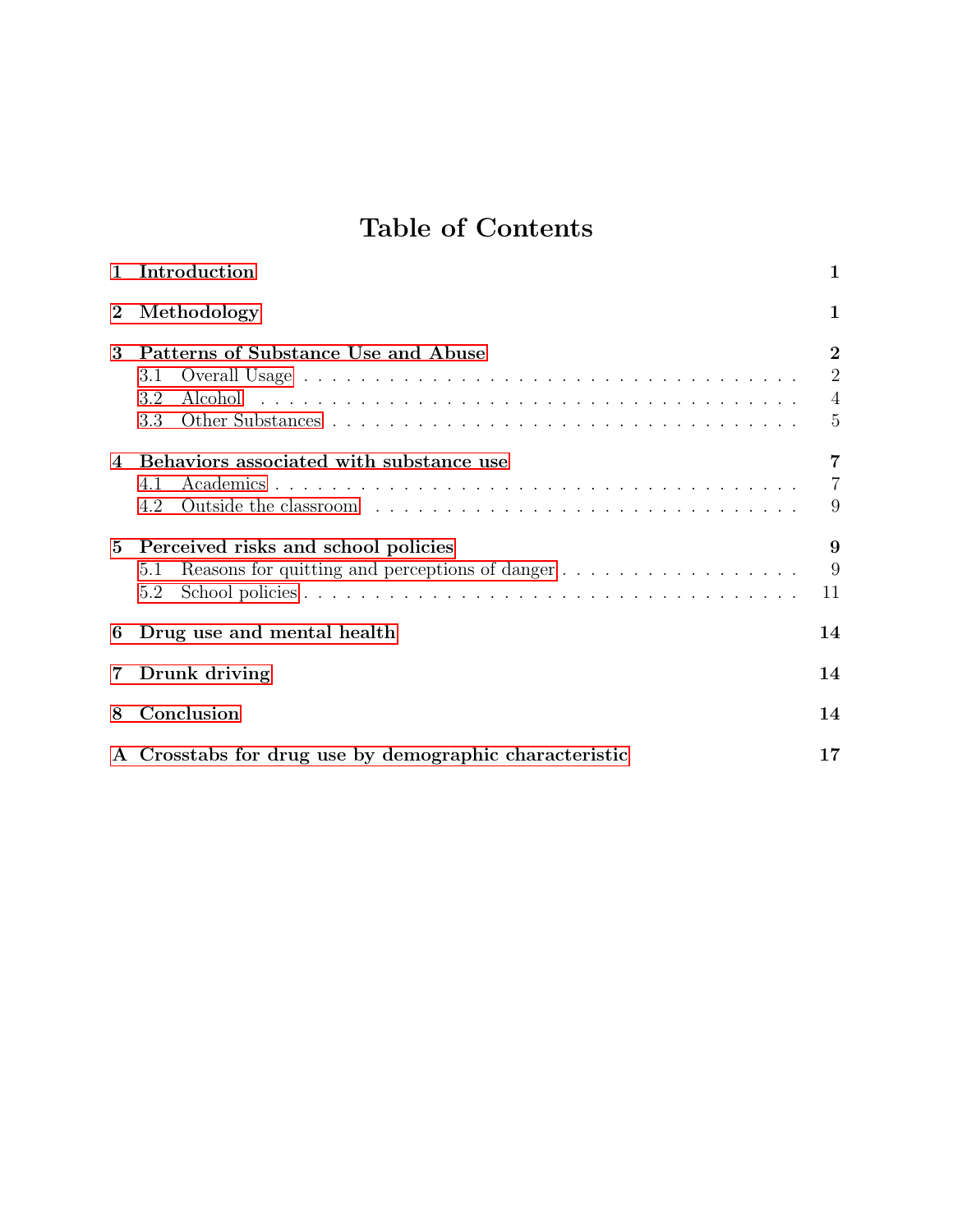## <span id="page-3-0"></span>1 Introduction

Building on similar surveys conducted in 1997, 2005, 2013, 2015, and 2017 PPRI implemented a survey of 31,828 students at institutions of higher education across Texas in the Spring of 2019 to assess the prevalence of alcohol, tobacco, and illicit drug use on college campuses and community college districts. Out of 78 schools/districts invited to participate, 46 provided the necessary information to survey their student bodies. The original sample consists of 21 large 4-year universities, 24 small 4-year universities, and 33 2-year colleges or districts. The survey asks the same questions as the 2017 implementation, allowing for comparability between the two years.

This report summarizes the main findings of the survey. In particular, it outlines patterns of licit and illicit substance use amongst college students, behavior associated with substance use, the demographics associated with substance use, and some of the consequences of substance use as perceived by respondents. This report also examines how substance use has changed amongst college students since the 2017 survey was conducted.

## <span id="page-3-1"></span>2 Methodology

Sampling was performed similar to the 2017 survey, with colleges being drawn at random from each of four strata: large 4-year universities, small 4-year universities, large 2-year colleges and small 2-year colleges. All schools and/or junior college districts with more than 10,000 students were sampled. Schools that did not include emails as "directory information" under the Family Educational Rights and Privacy Act of 1974 (FERPA) were excluded from the sample due to their inability to provide the research team emails. Participation by schools was strong, with 59% of invited schools electing to participate in the study. We then sampled all students from each institution that provided emails to receive invitations to take the survey. Survey administration was conducted entirely online. Potential respondents received an invitation by email with a link to take the survey. They also received four reminders spaced 4-6 days apart. Invitations were emailed over the course of about 2 months in the Spring of 2019.

The desired population was students enrolled in at least five hours of college coursework between the ages of 18 and 26. Students who did not meet these requirements were excluded from the analyses. 643,615 survey invitations were sent out and nearly 2,000 e-mails "bounced-back." We are unable to ascertain the number of emails that were caught by institutions' filters or went to accounts that students rarely use; however, we did exclude students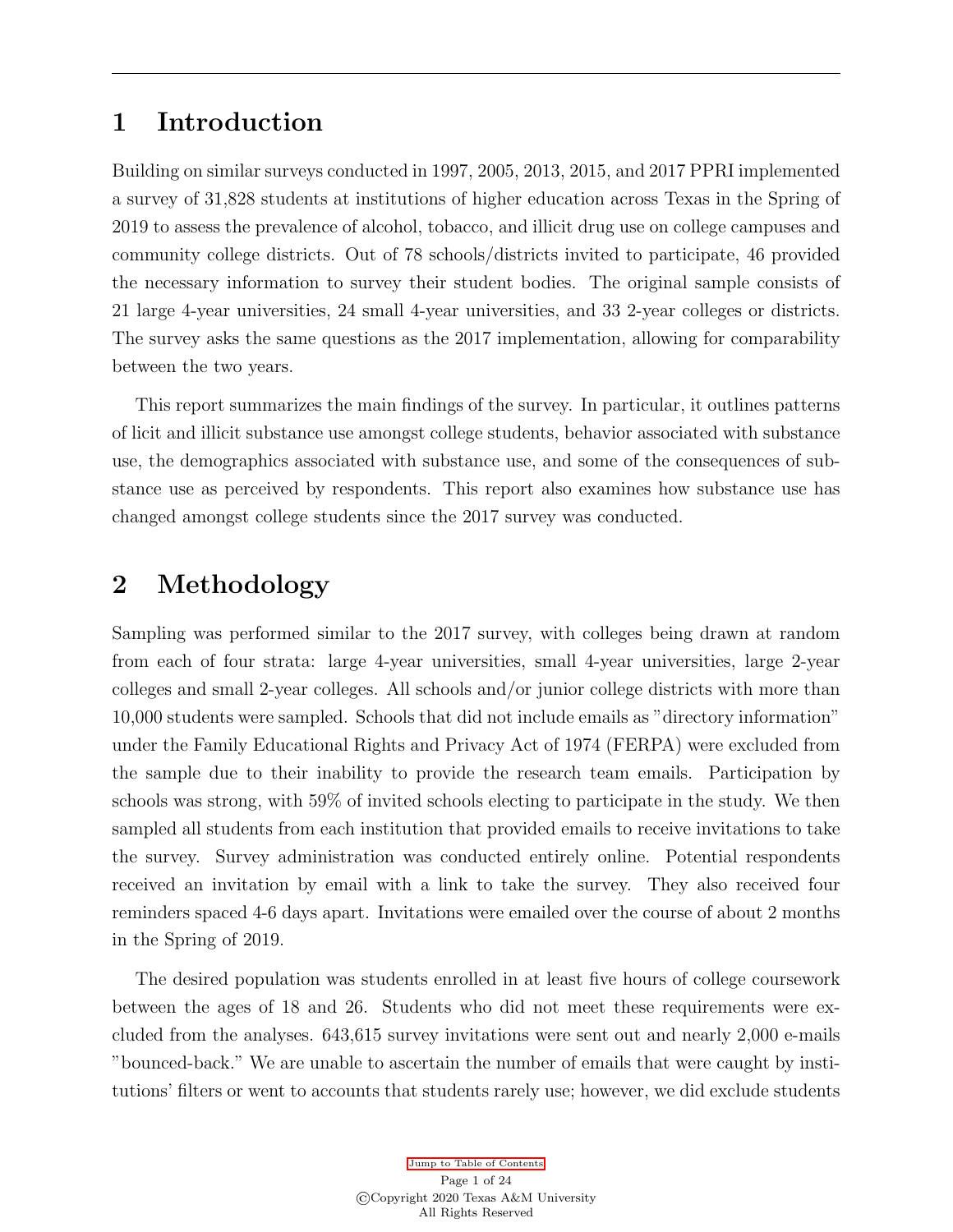from six campuses that had extremely low response rates–indicating they most likely were flagged as spam. The research team did, though, format emails consistent with advice from Microsoft (a major third party e-mail vendor) to help minimize the likelihood of triggering a spam flag. After removing ineligible respondents from the 31,829 (those out of the agerange, not full-time students and/or graduate students), 17,878 surveys were received. As an additional safeguard, individuals who responded they used the fictitious drug somatajim were removed from the study as well. Fortunately, only 48 individuals fell in this category, leaving 17,830 responses. Last, after eliminating students from schools with extremely low response rates, we have a final total of 17,764.

The survey consisted of nine sections, with about 200 questions total. Respondents were asked about alcohol, tobacco, prescription drug, and illicit drug use. They were also asked to answer demographic questions, questions about their parents and their personal backgrounds, questions about their mental health, questions about campus policies towards drug and alcohol use, and questions about other behaviors like internet usage and drunk driving.

Due to the sampling procedure, which first sampled campuses and then sampled within the strata, post-stratification weights were applied to the data. A post-hoc adjustment for respondent gender was also applied. All the survey findings in this report are weighted unless otherwise noted.

## <span id="page-4-1"></span><span id="page-4-0"></span>3 Patterns of Substance Use and Abuse

#### 3.1 Overall Usage

Table [1](#page-5-0) shows the percentage of survey respondents who indicated they had used one of fifteen different types of drugs in their lifetime, in the past year, or in the past month. Overall, usage declined when compared to the 2017. Figure [1](#page-6-1) shows statistically significant differences in past year drug usage between the 2017 and 2019 surveys. Simple logistic regression tests show that none of the drugs showed a significant, past-year increase. On the other hand, sedatives use declined from approximately 6% to under 5%. Further, use of heroin  $(0.2\%$  to  $0.1\%)$ , steroids  $(0.4\%$  to  $0.2\%)$  and synthetic cathinones  $(0.3\%$  to  $0.1\%)$ had small, but significant declines. Past month usage of tobacco saw a significant increase from 18% in 2017 to 22% in 2019. Viewing lifetime usage, a significant decrease from 2017 in the use of synthetic marijuana  $(5\% \text{ to } 3\%)$ , stimulants  $(5\% \text{ to } 4\%)$ , heroin  $(0.8\% \text{ to } 0.4\%)$ , MDMA (7% vs 6%), and narcotics other than heroin, such as hydrocodone (8% to 7%) was found.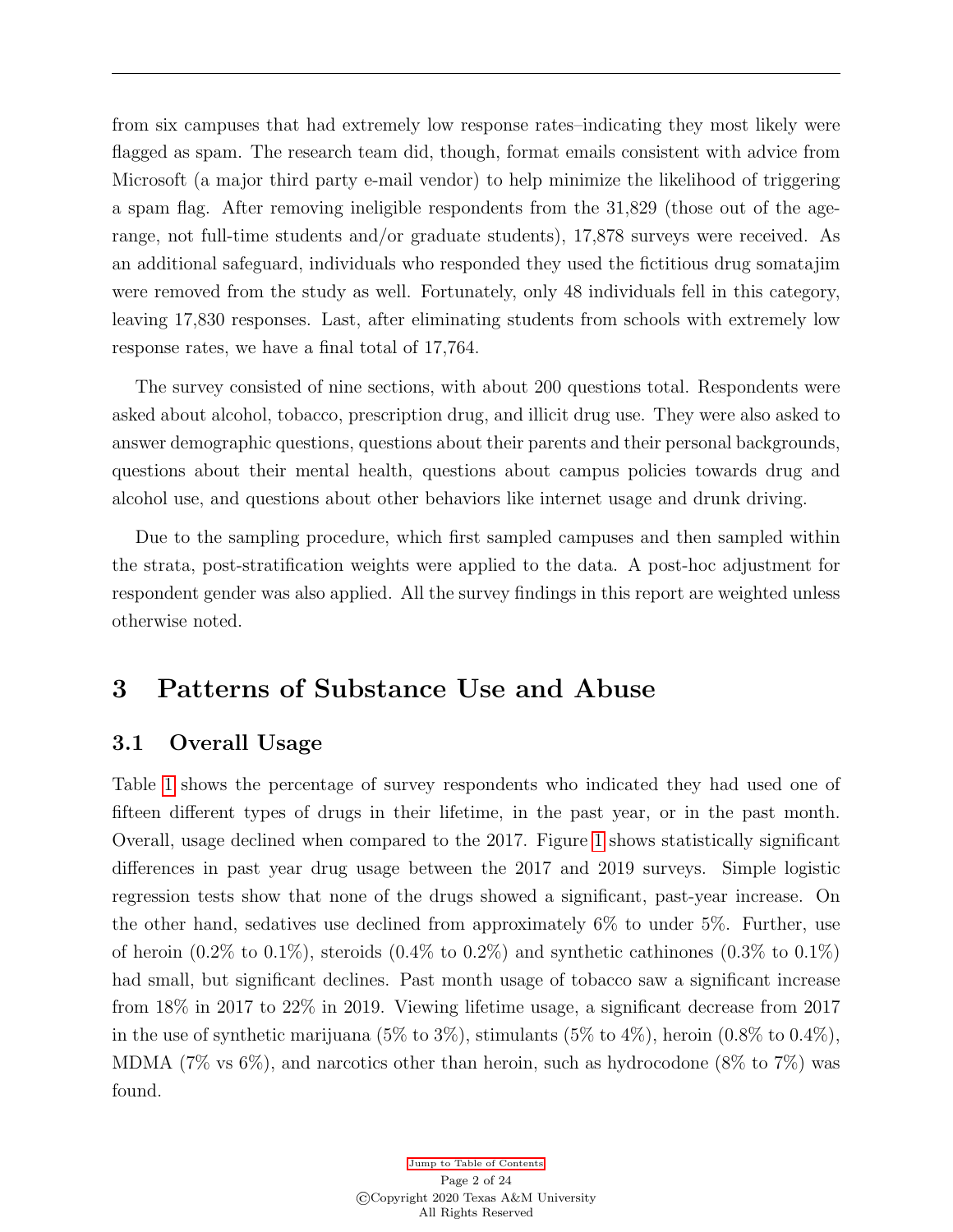Table 1: Drug usage by Texas college students, total and by gender Table 1: Drug usage by Texas college students, total and by gender

<span id="page-5-0"></span>

|                                                                                                         |                                                                 | Lifetime Use |                        |                                                       | Past-Year Use |        |       | Past-Month Use                                   |        |
|---------------------------------------------------------------------------------------------------------|-----------------------------------------------------------------|--------------|------------------------|-------------------------------------------------------|---------------|--------|-------|--------------------------------------------------|--------|
|                                                                                                         |                                                                 |              |                        |                                                       |               |        |       |                                                  |        |
| Jrug                                                                                                    | Total                                                           | Male         | Female                 | Total                                                 | Male          | Female | Total | Male                                             | Female |
| <b>Mcohol</b>                                                                                           |                                                                 |              |                        |                                                       |               |        |       | 53.7%                                            | 55.6%  |
|                                                                                                         | $\frac{76.8\%}{44.6\%}$                                         |              |                        |                                                       |               |        |       |                                                  |        |
| Tobacco<br>Inhalants                                                                                    |                                                                 |              | 78.0%<br>10.7%<br>1.4% |                                                       |               |        |       |                                                  |        |
| <b>NX</b>                                                                                               |                                                                 |              | 5.7%                   |                                                       |               |        |       | $\frac{27.6\%}{1.0\%}$                           |        |
| Iarijuana                                                                                               | $\begin{array}{c} 2.5\% \\ 6.1\% \\ 2.8\% \\ 2.8\% \end{array}$ |              |                        | 88888888888888888<br>600008868888888888<br>24- 350001 |               |        |       |                                                  |        |
| Synthetic 1                                                                                             |                                                                 |              |                        |                                                       |               |        |       |                                                  |        |
| <b>Jocaine</b>                                                                                          |                                                                 |              |                        |                                                       |               |        |       |                                                  |        |
| <i>stimulants</i>                                                                                       |                                                                 |              |                        |                                                       |               |        |       |                                                  |        |
| Sedatives                                                                                               |                                                                 |              |                        |                                                       |               |        |       |                                                  |        |
| Hallucinogens                                                                                           |                                                                 |              |                        |                                                       |               |        |       |                                                  |        |
| Heroin                                                                                                  |                                                                 |              |                        |                                                       |               |        |       |                                                  |        |
| <b>Other Narcotics</b>                                                                                  | 8<br>2 8 8 8 8 8 8 8 8 8<br>6 4 5 6 6 6 6 6 6 9                 |              |                        |                                                       |               |        |       | 8888888888888<br>90110590011001<br>9011010101001 |        |
| steroids                                                                                                |                                                                 |              |                        |                                                       |               |        |       |                                                  |        |
| Bath Salts                                                                                              |                                                                 |              |                        |                                                       |               |        |       |                                                  |        |
| ADMA                                                                                                    |                                                                 |              |                        |                                                       |               |        |       |                                                  |        |
| * Since the cells are precise only to one decimal place, values smaller than 0.1% are displayed as 0.0% |                                                                 |              |                        |                                                       |               |        |       |                                                  |        |

[Jump to Table of Contents](#page-2-0) Page 3 of 24 ©Copyright 2020 Texas A&M University All Rights Reserved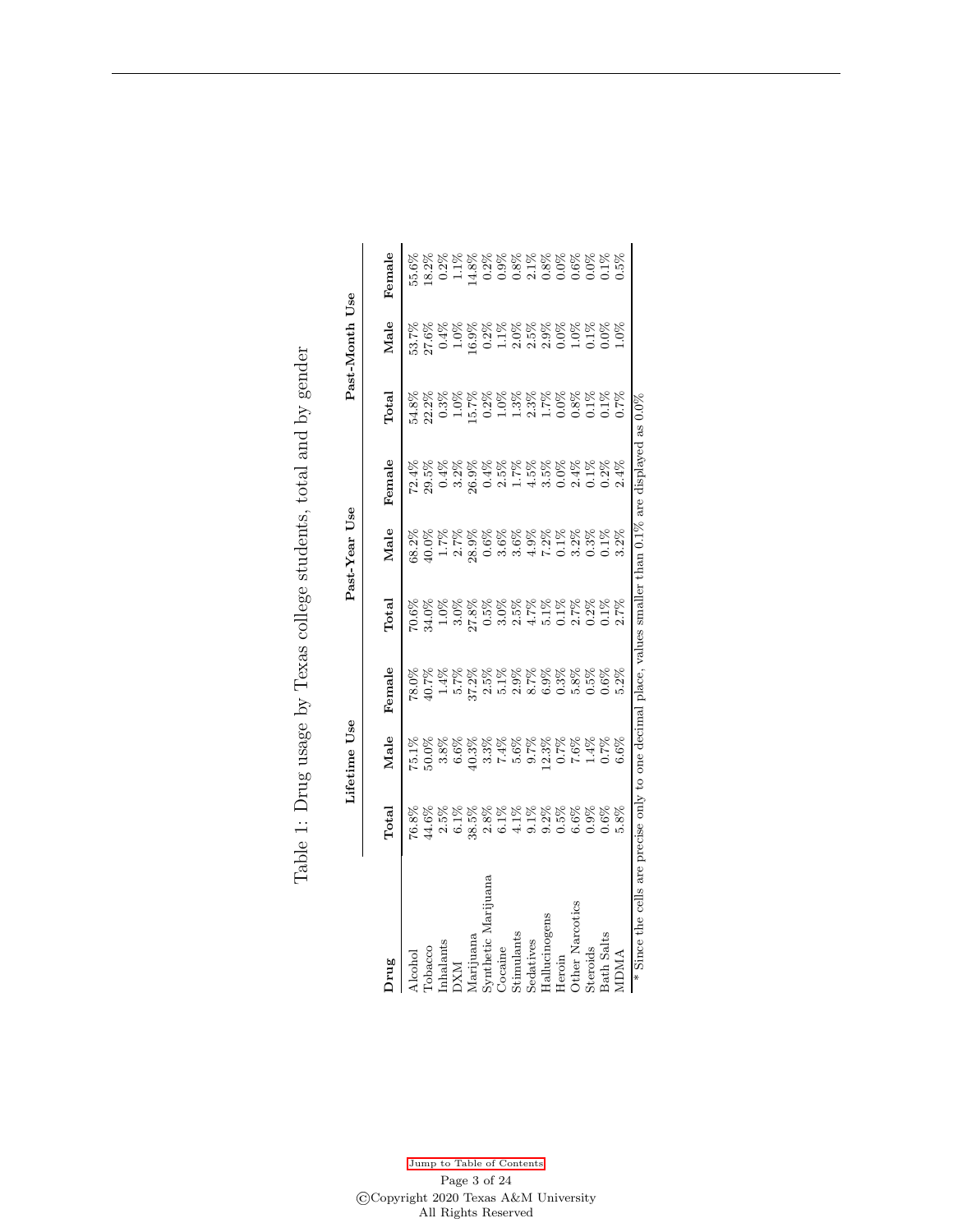<span id="page-6-1"></span>

Figure 1: Percent of students that report having used a drug in the past year (statistically significant differences only)

#### <span id="page-6-0"></span>3.2 Alcohol

About 77% of respondents report that they have used alcohol in their lifetime, while 71% report having used it in the last year and 55% report having used alcohol in the past month. Thinking about their drinking habits in the month preceding the survey, respondents reported that they typically preferred to drink liquor (26% of respondents) to anything else, with beer a close second  $(23\%)$ . 11% of respondents reported typically drinking wine, and 10% reported typically drinking a ready-made drink like a cooler. 30% indicated a preference to drink a combination of these drinks. Asked how they would describe themselves in terms of their alcohol use, 17% of respondents reported that they abstain from alcohol completely, 56% described themselves as light drinkers, 23% described themselves as moderate drinkers, 3% described themselves as heavy drinkers, and about half of one percent of respondents described themselves as problem drinkers.

About 35% of male respondents report that they had five or more drinks in a single sitting at least once in the 30 days preceding the survey. Amongst females, 33% report having had four or more drinks in a single sitting in the preceding 30 days. About 3% of women and 7% of men report that they drank in these quantities at least six times in the preceding 30 days. On average, respondents said they had had enough alcohol to feel drunk 2.2 times in the preceding 30 days. These figures represent slight, but statically insignificant decreases from the 2017 survey administration.

10% of underage drinkers used a fake ID to obtain alcohol, but 19% reported that they were able to obtain alcohol at bars or stores because they simply weren't carded. Students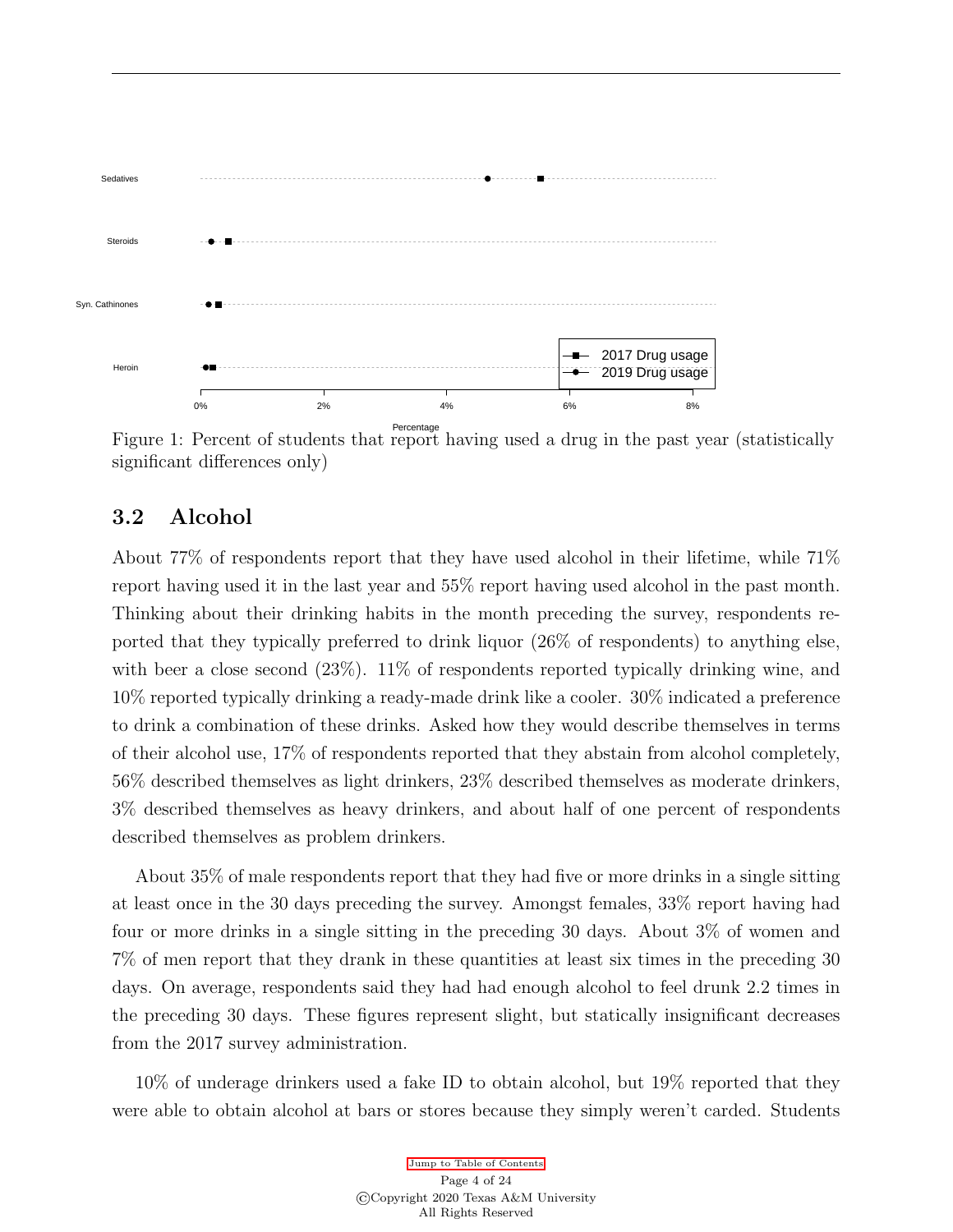were asked where they were usually able to obtain alcohol without being carded and reported that restaurants were easiest (25%) (though this is a significant reduction from 28% in 2017), followed by gas stations  $(18\%)$ , off-campus bars  $(17\%)$ , grocery/liquor stores  $(13\%)$  and finally on-campus bars (4%). Underage students frequently obtained alcohol from others: 66% of drinkers obtained alcohol from a friend who was over 21, 54% report that they obtained alcohol from a parent or relative, and 34% obtained alcohol from a friend who was under 21 themselves. Approximately 41% of drinkers have increased the amount of alcohol they consume since arriving at college.

Figure [2](#page-8-0) shows how alcohol usage in the past year breaks down by sex, ethnicity, and age.

#### <span id="page-7-0"></span>3.3 Other Substances

Tobacco use increased compared to the 2017 survey. 34% percent of students report having used tobacco in the past year, up from 31% in 2017. About 24% of respondents who have used drugs in the past reported that they use more drugs now than when they entered college, virtually similar to 2017 (24%). Another 46% report that their use of drugs has decreased or stopped altogether compared to 48% in 2017. The vast majority of students who report that they used drugs at least once this academic year say they typically use marijuana (94%).

Prescription drug abuse was substantive, but not the norm, with 19% of students reporting that they had used a prescription drug with the intent of getting high. This represents a slight and statistically significant decrease from the 22% reported in 2017. Stimulants such as Ritalin were the most commonly abused prescription drug, with about 12% of respondents reporting that they had used these medicines for the experience or feeling it gave at some point in their lives. Most respondents were infrequent users however. 6% had used stimulants in the past year, and 3% of students had used them in the preceding month. About 9% of respondents had used pain killers such as Vicodin, OxyContin, or Codeine for the feeling in their lifetime with 3% reporting usage in the past year compared to 1% in the past month (statistically significant decreases from 2017, 11%, 4%, and 1%, respectively) . Over their lifetimes, 7% used a benzodiazepine to get high, a significant reduction from 9% in 2017. There was also a significant decrease in within year benzodiazepine misuse from 4% in 2017 to 2% in 2019. 5% reported using sedatives such as Ambien, or Soma. Sedatives saw statistically significant reductions in past year (2.4% to 1.7%) use relative to the 2017. About 7% reported using a cough suppressant such as DXM for the feeling it provided in their lifetimes. The past year usage of DXM fell from 3% in 2017 to 2%, a statistically significant decline. For those that abuse prescription drugs, the most common way to obtain prescription drugs was from someone with a prescription (49%), followed by a doctor's prescription (about 39%),

> [Jump to Table of Contents](#page-2-0) Page 5 of 24 ©Copyright 2020 Texas A&M University All Rights Reserved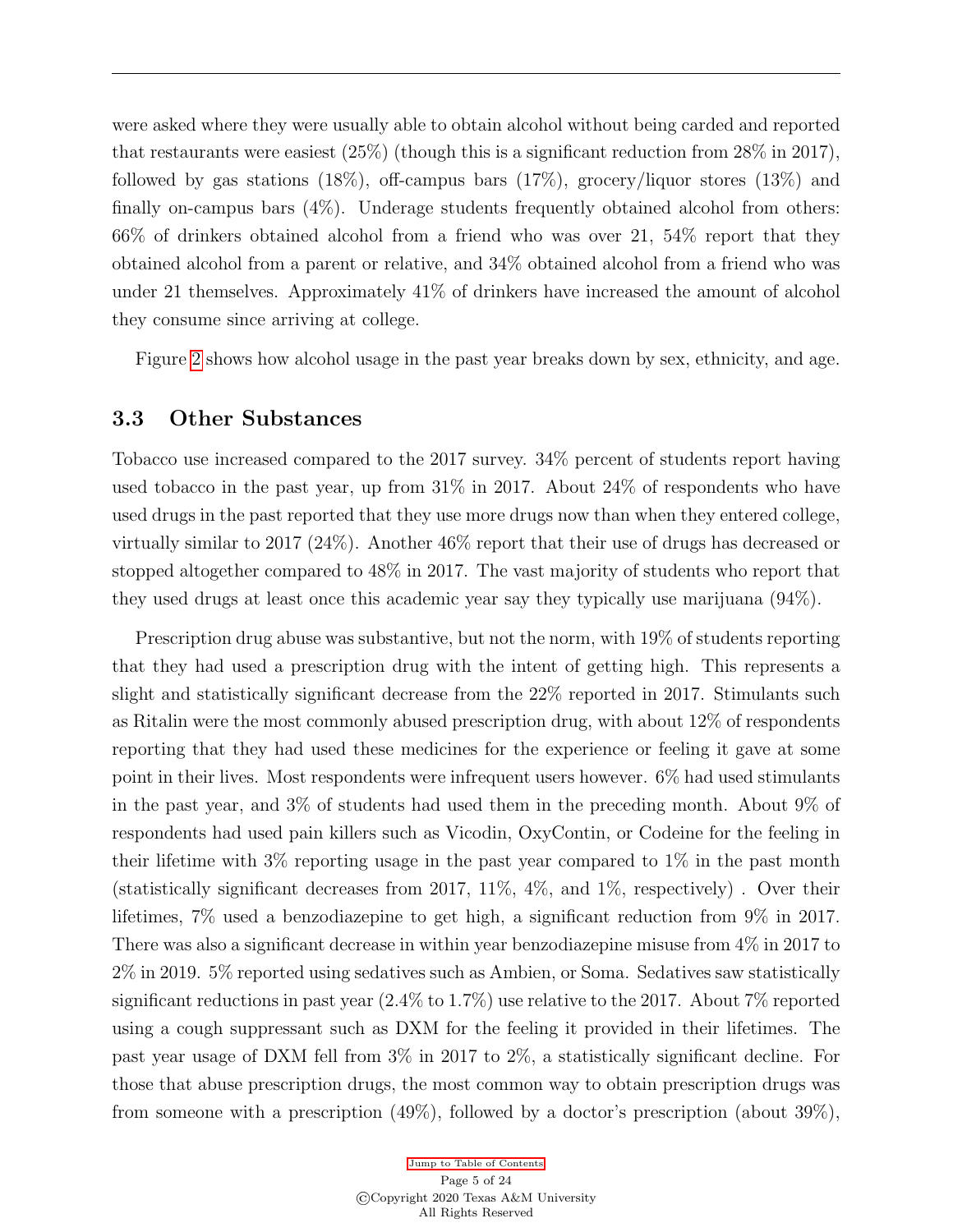<span id="page-8-0"></span>

Figure 2: Percent of students that report having used alcohol in the past year, by sex, ethnicity, and age

> [Jump to Table of Contents](#page-2-0) Page 6 of  $24\,$ ©Copyright 2020 Texas A&M University All Rights Reserved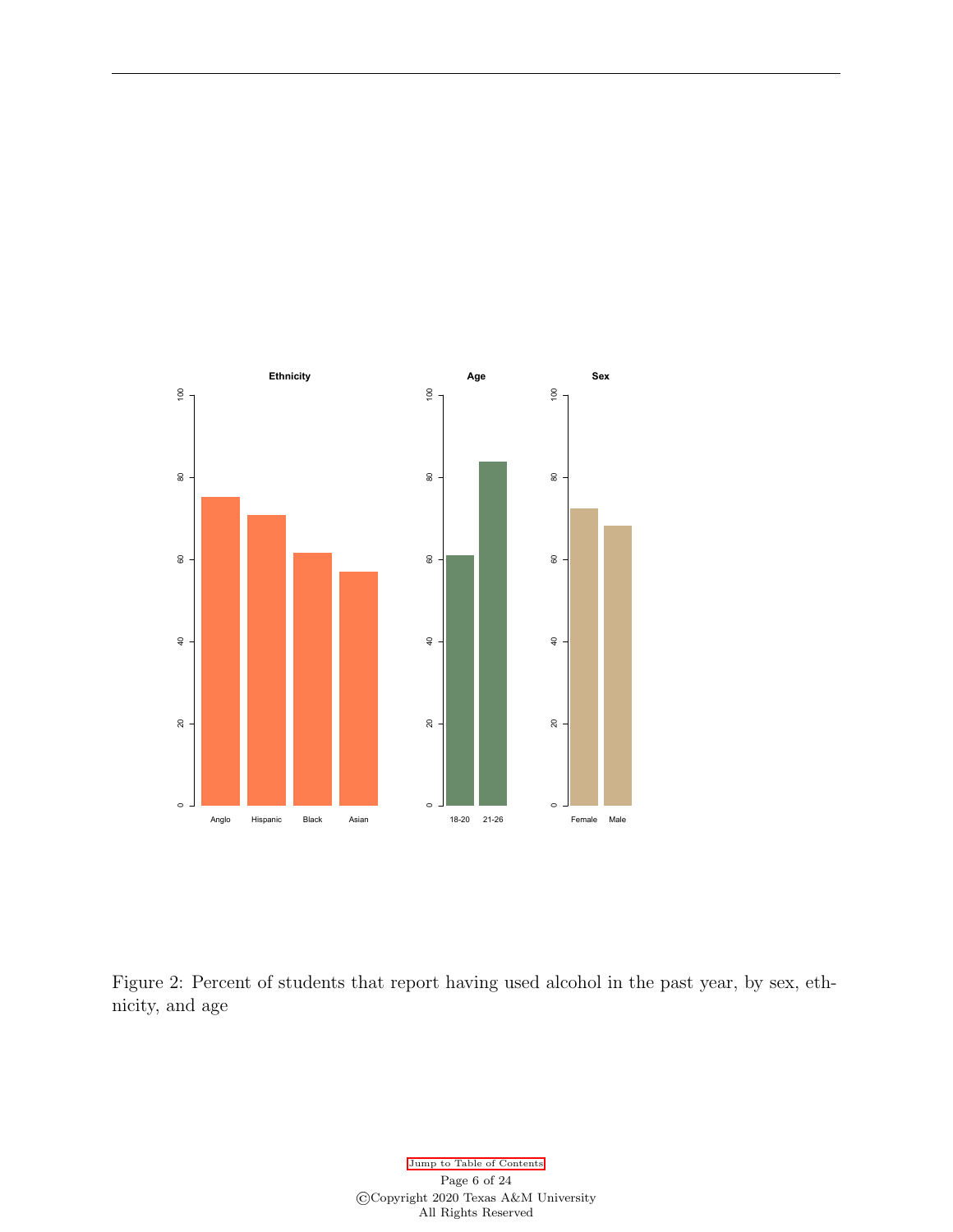someone without a prescription  $(26\%)$ , home medicine cabinet  $(17\%)$ , stealing it  $(7\%)$ , and finally from an on-line outlet (3%). No significant differences existed between this survey and the 2017 survey in method of obtaining prescription drugs.

Tables showing drug usage breakdown by demographic characteristics can be found in Appendix A.

## <span id="page-9-1"></span><span id="page-9-0"></span>4 Behaviors associated with substance use

#### 4.1 Academics

Students who do not use illicit drugs or misuse prescription drugs have a slightly higher grade-points, on average, than those that do use drugs  $(3.46 \text{ vs. } 3.29)$  $(3.46 \text{ vs. } 3.29)$  $(3.46 \text{ vs. } 3.29)$ .<sup>[1](#page-0-0)</sup> Figure 3 shows all respondents reported grade point average with different colored points indicating different levels of drug or alcohol use.[2](#page-0-0) Color density for each of the three colors is fairly uniform throughout both graphs, although there is a bit of differentiation between heavy drinkers, moderate drinkers, and light drinkers. Unweighted t-tests confirm the graphical story told in Figure [3.](#page-10-0) The difference between the grade-point average of monthly drug users (3.22) and casual drug users  $(3.32)$  $(3.32)$  $(3.32)$  is statistically significant. <sup>3</sup> Those who have never used illicit drugs drugs have an average GPA of 3.46. In regards to drinking, there is a small but statistically significant difference between grade point averages for moderate and heavy drinkers (moving from an average GPA of 3.34 to a GPA of 3.17). Abstainers have an average GPA of 3.42, which is statistically significantly higher than the GPA of moderate drinkers.

Just over 5% of self-reported light drinkers report that drinking has caused them to miss a class. A bit more than 22% of moderate drinkers say they missed a class at least once during the school year due to drinking, while 44% of those who identify as heavy or problem drinkers have missed at least one class due to drinking. Heavy drinkers are also likely to report that their drinking causes them to get behind on their school work, with 55% of heavy and problem drinkers choosing this option vs. 26% of moderate drinkers and about 9% of light drinkers. Compared to heavy drinkers, illicit drug users do not report as many problems with their academic responsibilities. Of respondents who report having used a drug improperly in the preceding month, 18% say they missed a class due to drug use and

<sup>&</sup>lt;sup>1</sup>For the duration of the report, when the use of illicit drugs is discussed, misuse of prescription drugs is included as well.

<sup>2</sup>The vertical dimension is meaningless. The points have been vertically and horizontally "jittered" for interpretability.

<sup>&</sup>lt;sup>3</sup>The letter grades provided in the survey and depicted in the graphic were converted to a GPA using the College Board's formula.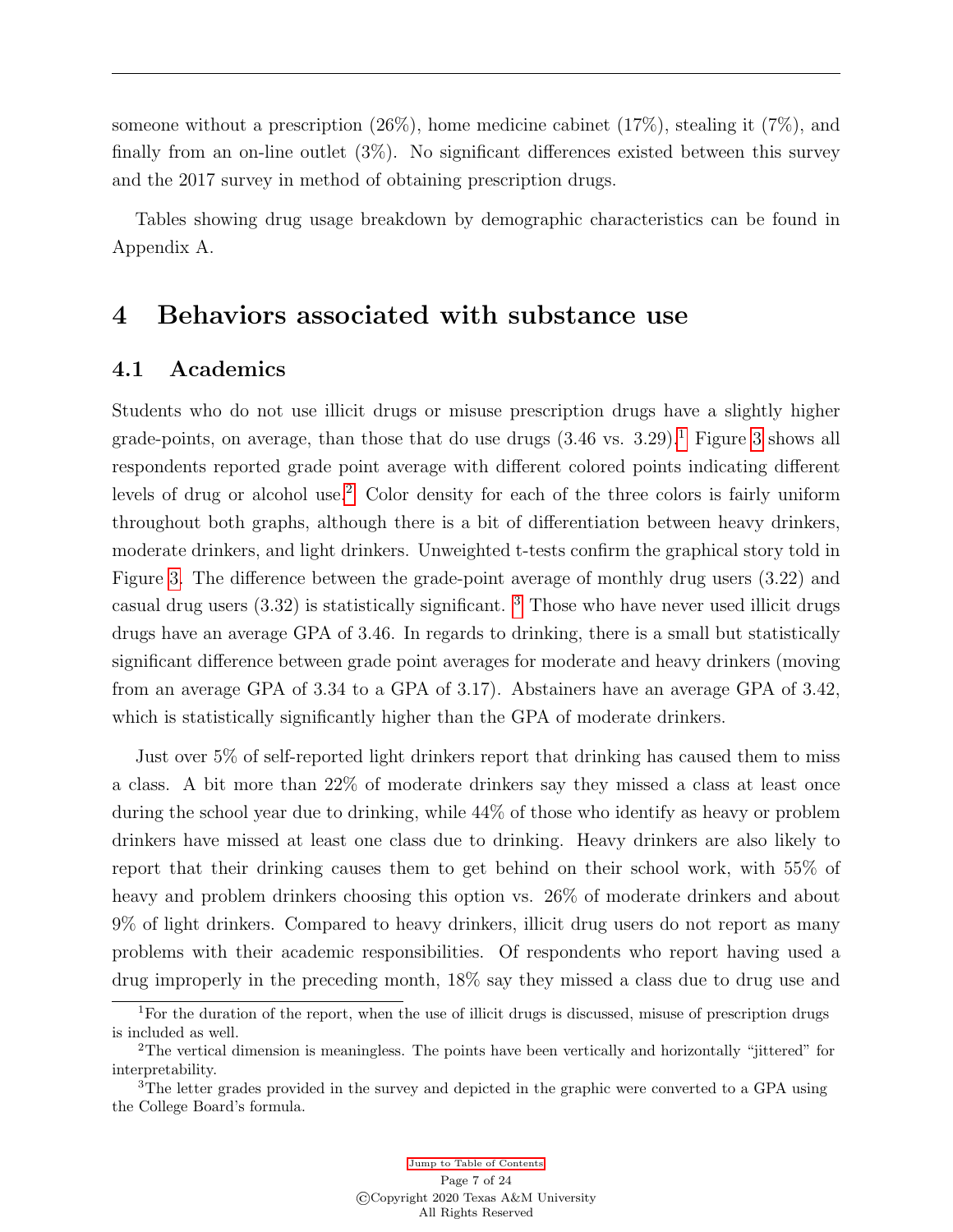- Δ F D- D D+ C- C C+ B- B B+ A- A A+
- <span id="page-10-0"></span> $+$  Illicit drugs, past month  $\triangle$  Illicit drugs, (>1 month ago)  $\triangle$  Illicit drugs, never



Respondent reported grade-point average

Figure 3: Grade point average vs. illicit drug use and alcohol use

[Jump to Table of Contents](#page-2-0) Page 8 of 24 ©Copyright 2020 Texas A&M University All Rights Reserved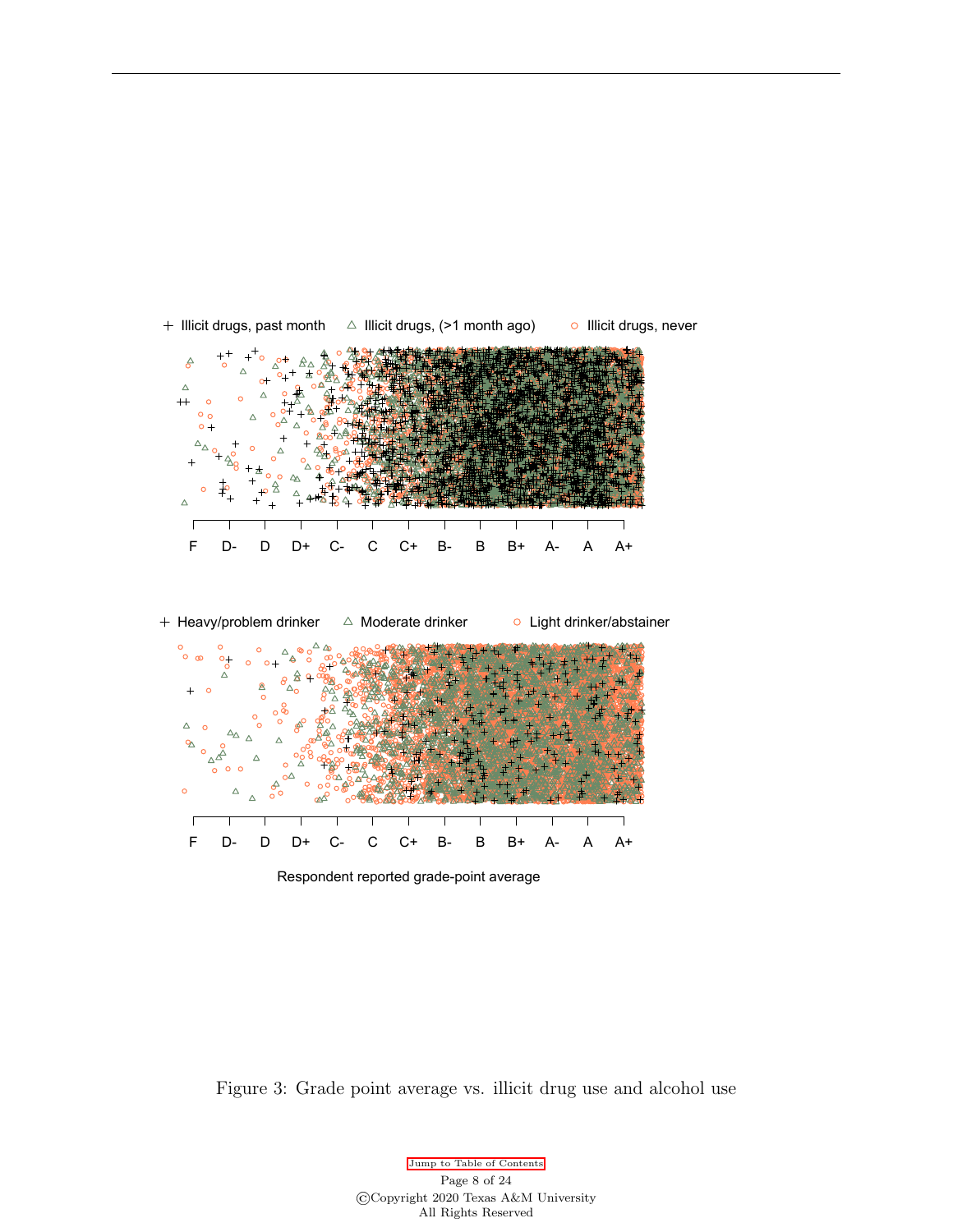25% of monthly drug users say that drug use has caused them to fall behind in their school work.

#### <span id="page-11-0"></span>4.2 Outside the classroom

For students surveyed alcohol use is associated with unsafe sexual practices. 22% percent of moderate drinkers and 47% of heavy or problem drinkers report that they have engaged in unplanned sex at least once during the academic school year due to alcohol consumption. The pattern is similar for engaging in unprotected sex: 20% of moderate drinkers and 43% of heavy/problem drinkers report that they engaged in unprotected sex due to alcohol consumption, compared to just under 7% of light drinkers. Unplanned and unprotected sex is not as strongly associated with drug use. 14% of students who used drugs in the preceding month say that drug use has led to unplanned sex at least once, and 12% say that drug use has led to unprotected sex.

Drug users also rarely report causing themselves physical harm due to drug use. Fewer than 6% of past-month illicit drug users reported that drug use led to them hurting or injuring themselves. Again, the rates for drinkers are higher. Over 9% of all drinkers report having hurt or injured themselves as a result of drinking. Amongst heavy or problem drinkers, almost 38% report having hurt or injured themselves. Just over1% of all drinkers report having needed medical treatment for an alcohol overdose, and 4% of heavy/problem drinkers report having needed medical attention for an overdose. Figure [4](#page-12-0) reports these and other data on the potentially harmful behaviors drinkers and illicit drug (lifetime) users engage in.

### <span id="page-11-1"></span>5 Perceived risks and school policies

#### <span id="page-11-2"></span>5.1 Reasons for quitting and perceptions of danger

Respondents were asked if they had ever felt they should quit using alcohol or reduce their consumption of alcohol. If a respondent replied they had, follow-up questions were asked to determine what factors influenced the respondent's decision. Just under 16% of lifetime drinkers said that they had decided to quit consuming alcohol or reduce their consumption of it at some point in their lives. Of those who had decided to reduce/quit alcohol consumption, the most popular reason for quitting or cutting back was that it was too expensive (70%) followed by a fear of drinking and driving (59%). In addition, weight gain was mentioned by 59% of those who considered quiting drinking. Figure [5](#page-14-0) shows each of the reasons the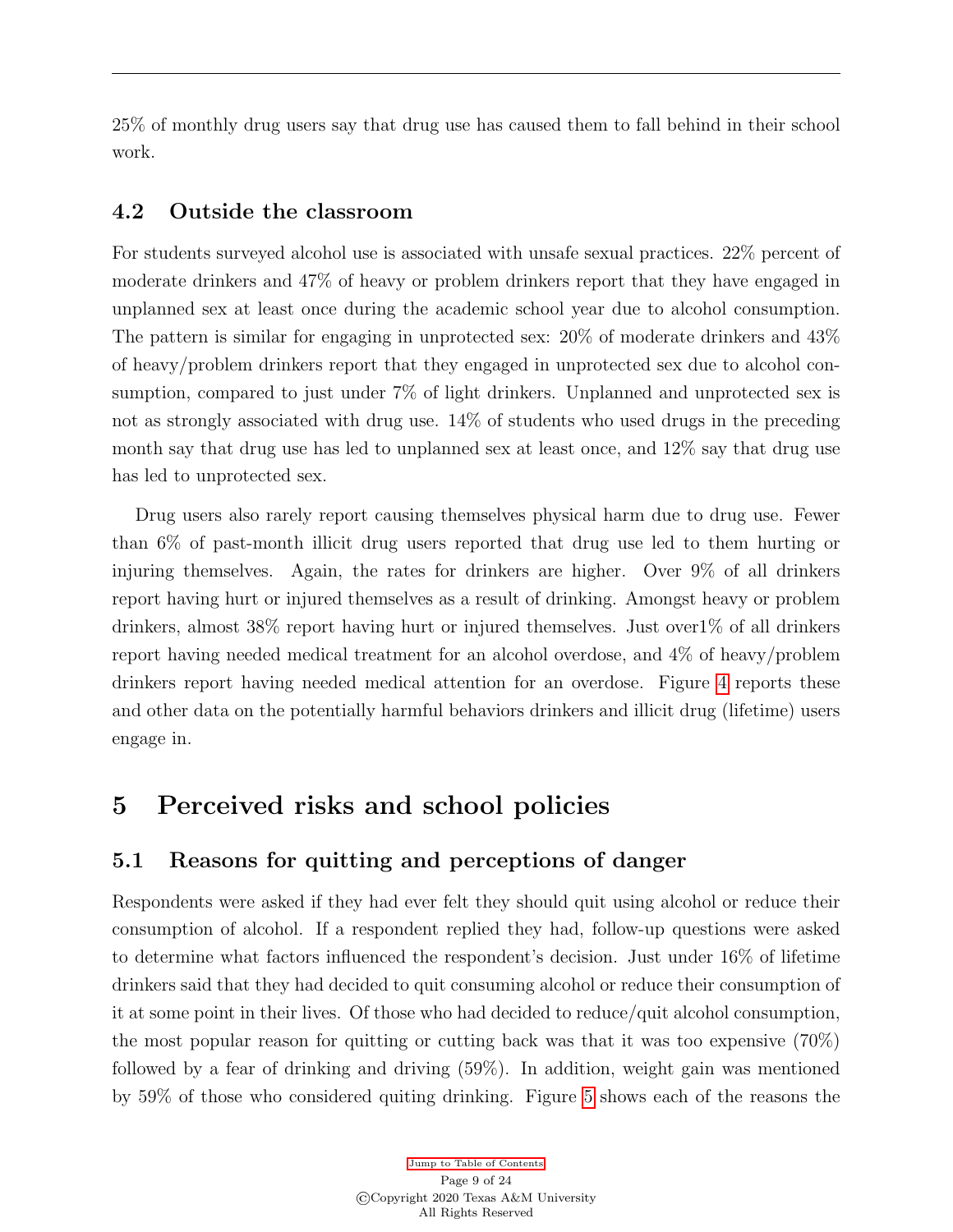<span id="page-12-0"></span>

Figure 4: Percent of students who reported that they experienced one of six behaviors as a result of drinking or taking drugs, by drug and alcohol use pattern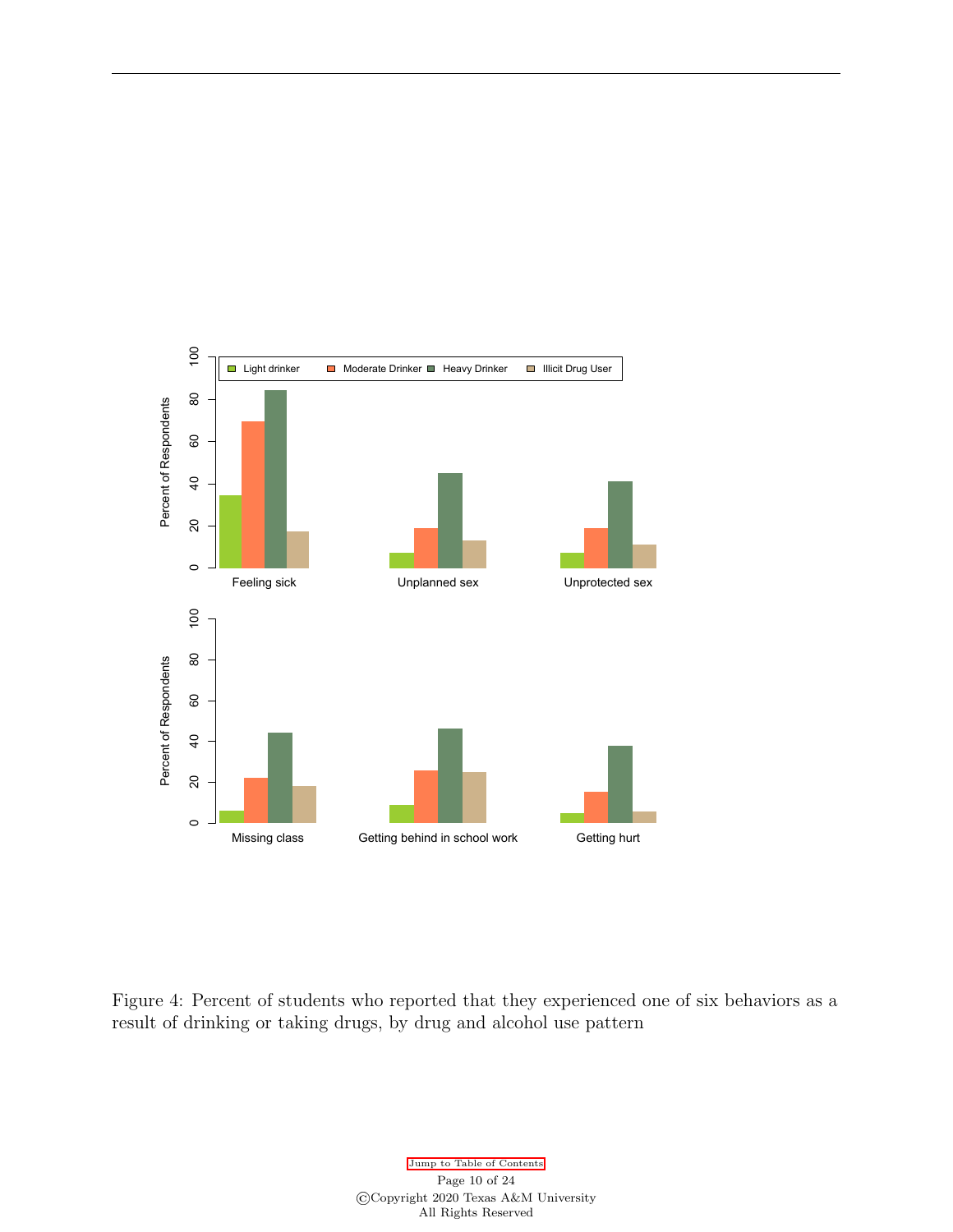survey asked about and the percent of students who picked each one.

Respondents were also asked which illicit drugs they believe are the most dangerous for a person of their age. Respondents could answer that the drug was very dangerous, somewhat dangerous, not very dangerous, not at all dangerous, or did not know. For every drug except marijuana and DXM, at least 80% of respondents said that the drug was somewhat or very dangerous. 40% of respondents said that marijuana was somewhat or very dangerous. The drug students perceived as most dangerous was heroin (97%), followed by cocaine or crack (96%). Figure [6](#page-15-0) shows the percentage of students who believed a drug was somewhat or very dangerous for each of 13 drugs. Also included is the fictitious drug Somatajim which outside of marijuana is appropriately seen as the least dangerous drug. Stimulants and narcotics other than heroin (e.g., hydrocodone) each saw significant increases in perceived danger relative to 2017 (96% vs  $95\%$  and  $94\%$  vs  $92\%$ , respectively).

Approximately 52% of respondents believed that drug abuse is either a minor, moderate, or major problem on their campus, while 30% said it is not a problem at all (18% said they were not sure). More than 65% of students said that underage drinking is a problem on campus, and about 57% said that binge drinking is a problem on their campus. Neither of these figures significantly differed from the 2017 survey.

#### <span id="page-13-0"></span>5.2 School policies

Most survey respondents were poorly informed about their school's policies towards alcohol use. Over 36% of respondents did not know if their school had any policies concerning student alcohol use. Similarly, 54% did not know if their school had a drug and alcohol abuse prevention program, and 75% did not know if their campus had peer education programs for alcohol/drug use. When asked if they had received any information on campus policies related to alcohol, approximately 34% of students said they had. Of the students who were aware of their campus's programs, about 21% reported that they had attended a drug and alcohol abuse prevention presentation, lecture, or event sponsored by the college.

The survey also asked if the respondent supported or opposed several possible policies regarding alcohol and drug use. Over 68% of students in the survey support prohibiting alcohol use and possession on campus, 60% support the banning of alcohol advertising at campus events, and 76% support fining student organizations that offer alcohol to minors. About 46% of students supported denying scholarships to students with alcohol related convictions and 38% had the same opinion of individuals with drug related convictions. 79% of students favored the drug testing of athletes and 54% supported cracking down on greek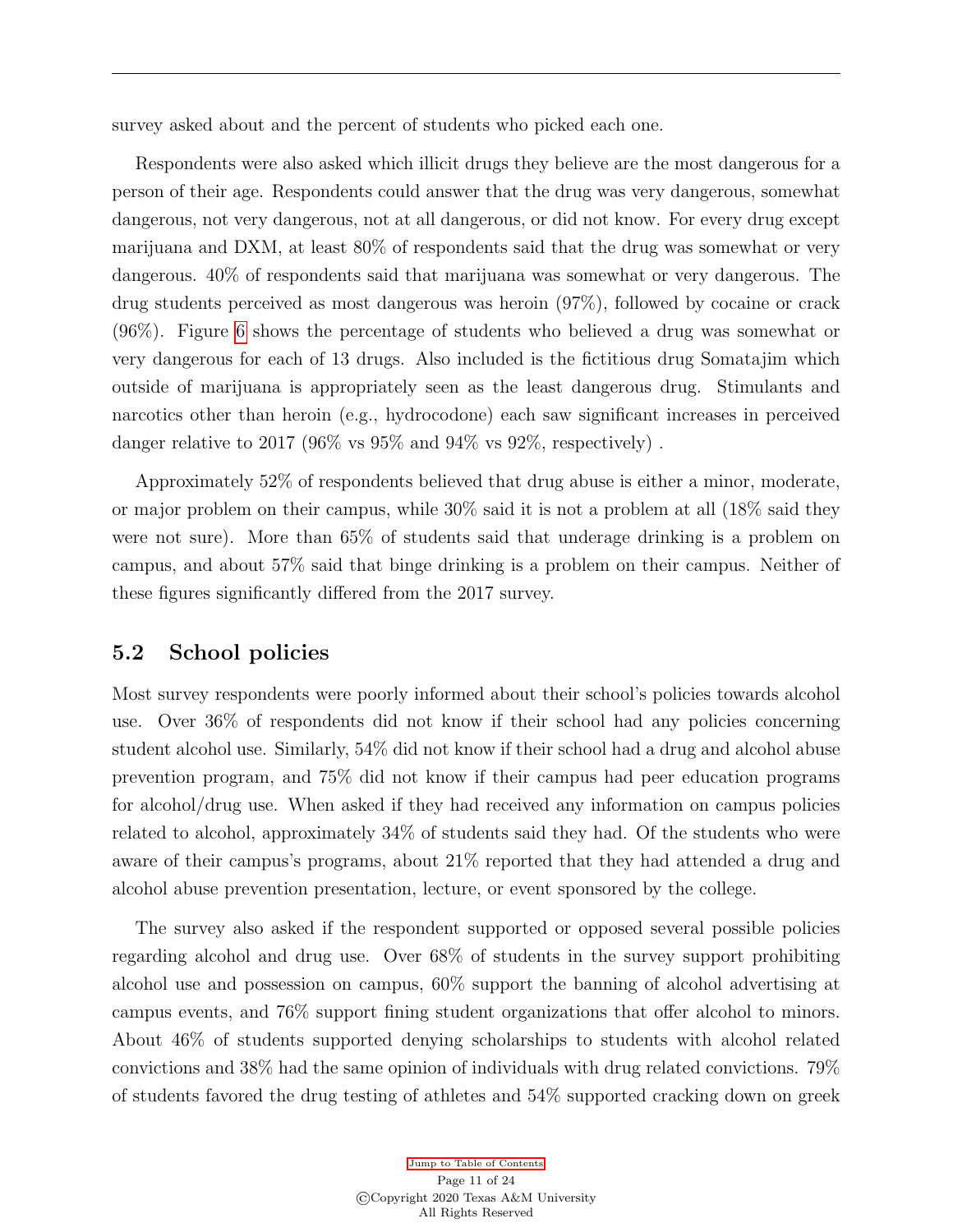<span id="page-14-0"></span>

Figure 5: Reasons that students said led them to quit drinking or reduce their consumption of alcohol

> [Jump to Table of Contents](#page-2-0) Page 12 of 24 ©Copyright 2020 Texas A&M University All Rights Reserved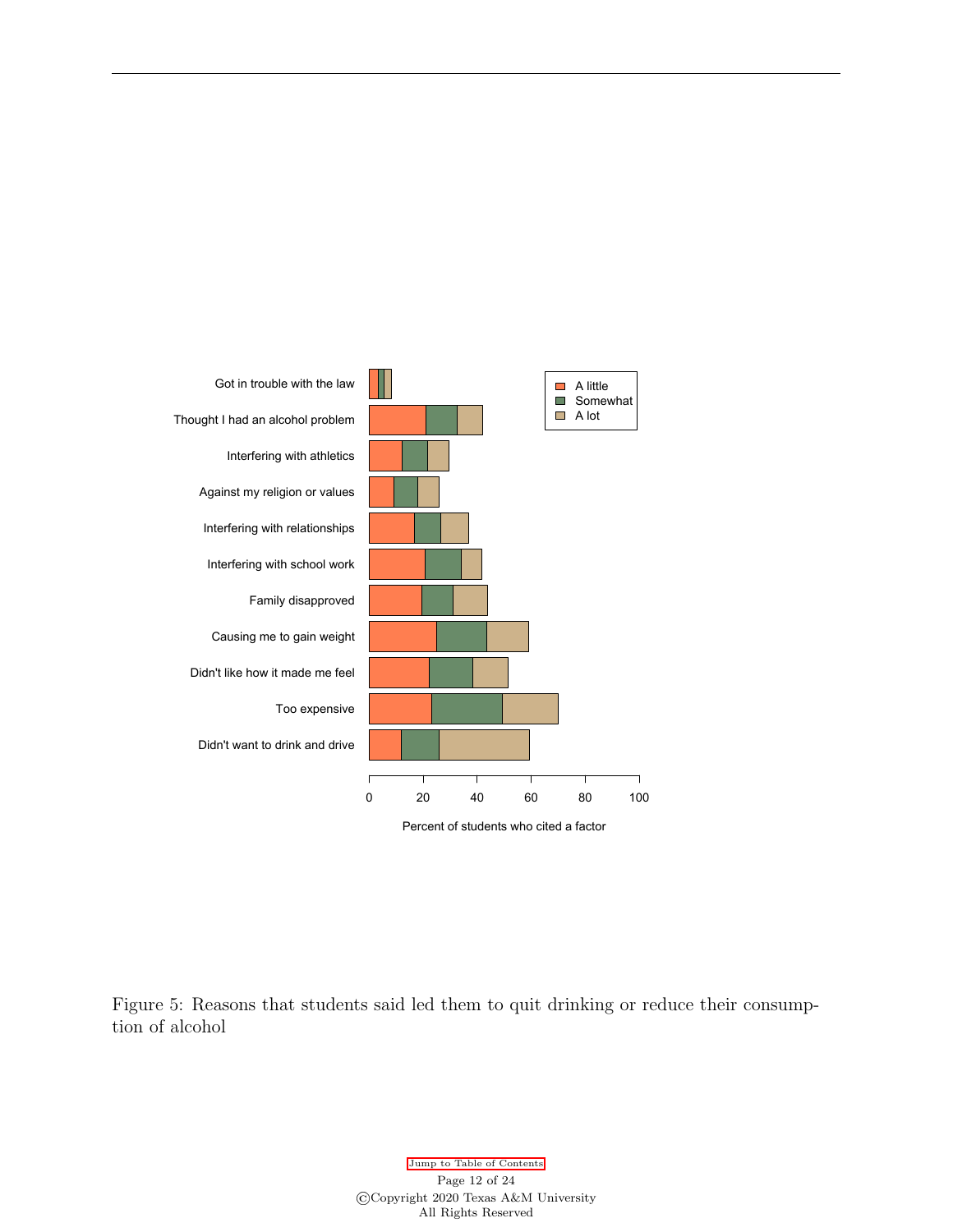<span id="page-15-0"></span>



Figure 6: Percentage of students who said that a drug was somewhat or very dangerous

[Jump to Table of Contents](#page-2-0) Page 13 of 24 ©Copyright 2020 Texas A&M University All Rights Reserved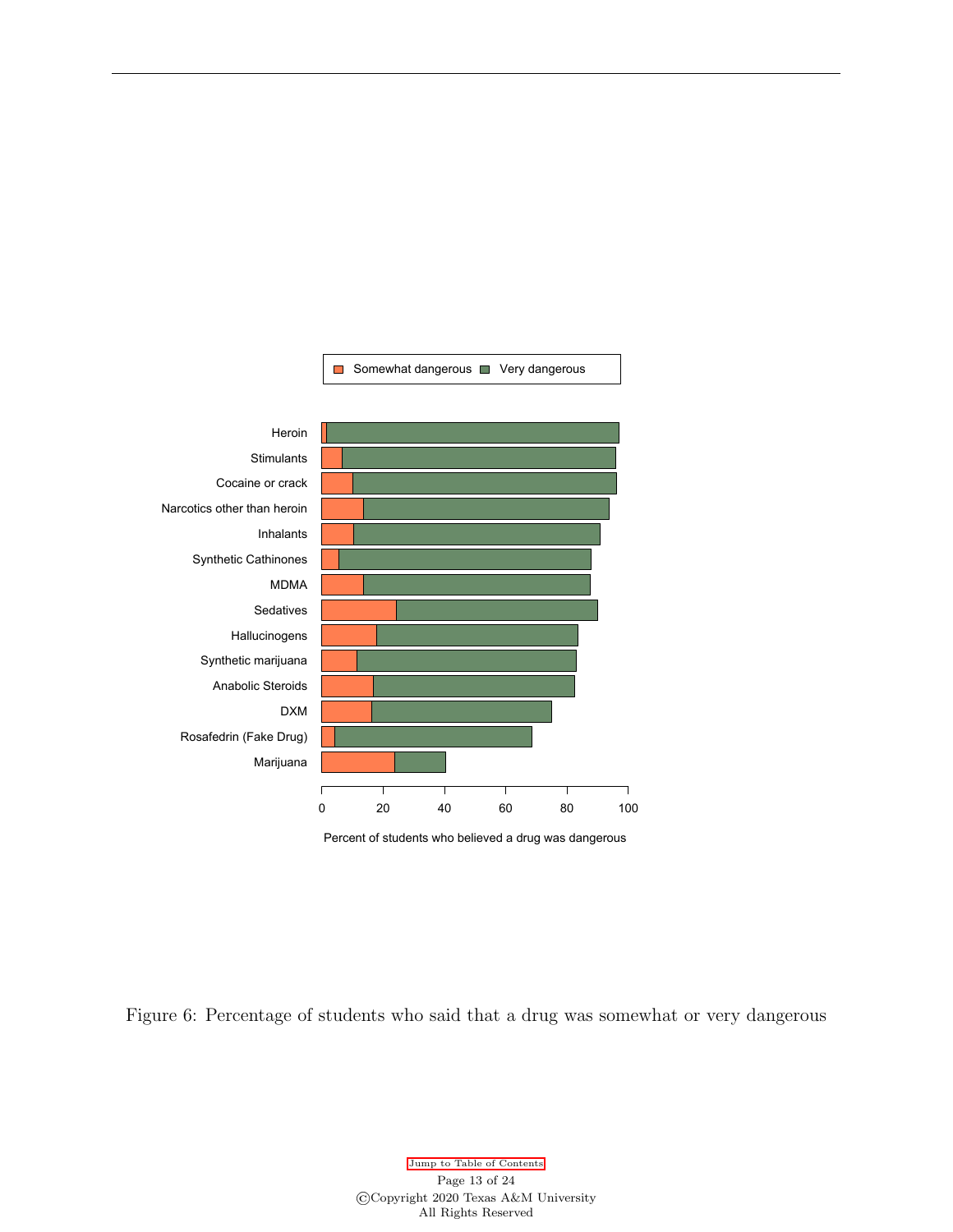organizations that offered alcohol at parties. In terms of help, 89% of students supported offering free drug and alcohol counseling for students and 40% are in favor of a required one hour course on alcohol and drug abuse prevention.

### <span id="page-16-0"></span>6 Drug use and mental health

The survey asked students to describe their mental state by noting how often they felt nervous, hopeless, depressed, worthless, or restless. Figure [7](#page-17-0) summarizes the survey's findings on these four questions. As the graphs show, differences in drinking and drug use habits are related with modest variation in mental health. Heavy drinkers tended to report higher levels of feeling depressed, hopeless, or worthless. Illicit drug users also reported elevated rates of these three feelings.

## <span id="page-16-1"></span>7 Drunk driving

Students were asked how often they drive after drinking alcohol in a typical month. 16% of students answered that they drive after drinking at least once a month, a slight but statistically significant decrease from 2017 (18%). About 4% of students admitted to driving at least once in an average month after having five or more drinks a statistically significant drop from 4% in 2017. There was a significant decrease in the percentage of students who said they have driven drunk or stoned in the past month from 12% in 2017 to 10% in 2019. About 21% of students said they had ridden in a car with someone who was high or drunk. Encouragingly, nearly 47% of students said they serve as a designated driver at least once in a typical month and 41% of respondents had ridden with a designated driver in the past month.

1.5% of survey respondents said that they had been involved in an auto accident involving a drunk driver. About 19% of respondents who reported being involved in a drunk driving accident reported that they were the intoxicated driver in the accident.

## <span id="page-16-2"></span>8 Conclusion

The 2019 survey shows some promising trends in drug and alcohol use amongst Texas college students. Substance use overall has declined relative to the 2017 survey; although many of the differences were substantively small. Drunk driving appears to have declined as well. It is not clear, however, if colleges have themselves played a role in this change. Students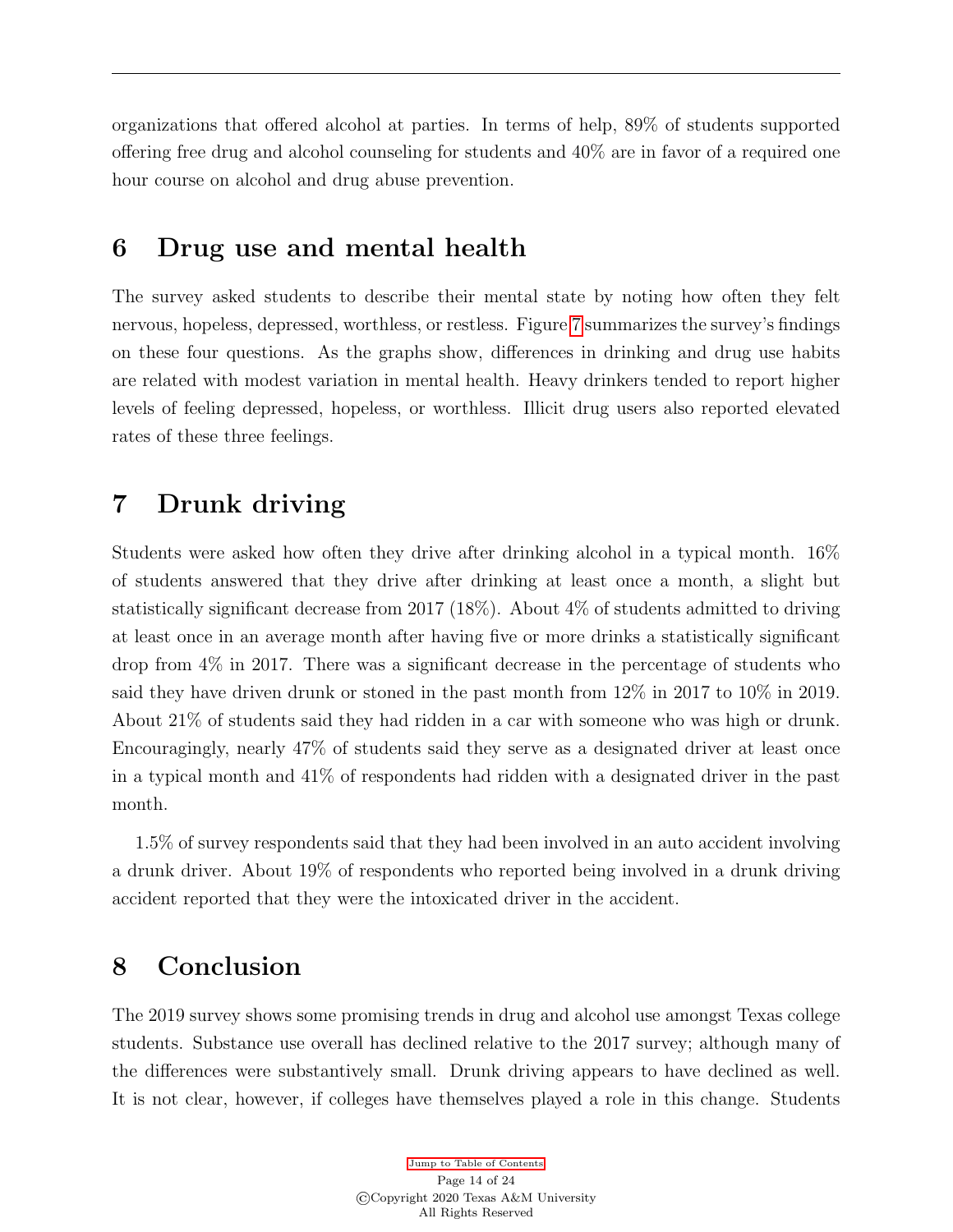<span id="page-17-0"></span>

During the past 30 days, how often did you feel...

Figure 7: Percentage of students who reported various mental health problems, by drug and alcohol use

> [Jump to Table of Contents](#page-2-0) Page 15 of 24 ©Copyright 2020 Texas A&M University All Rights Reserved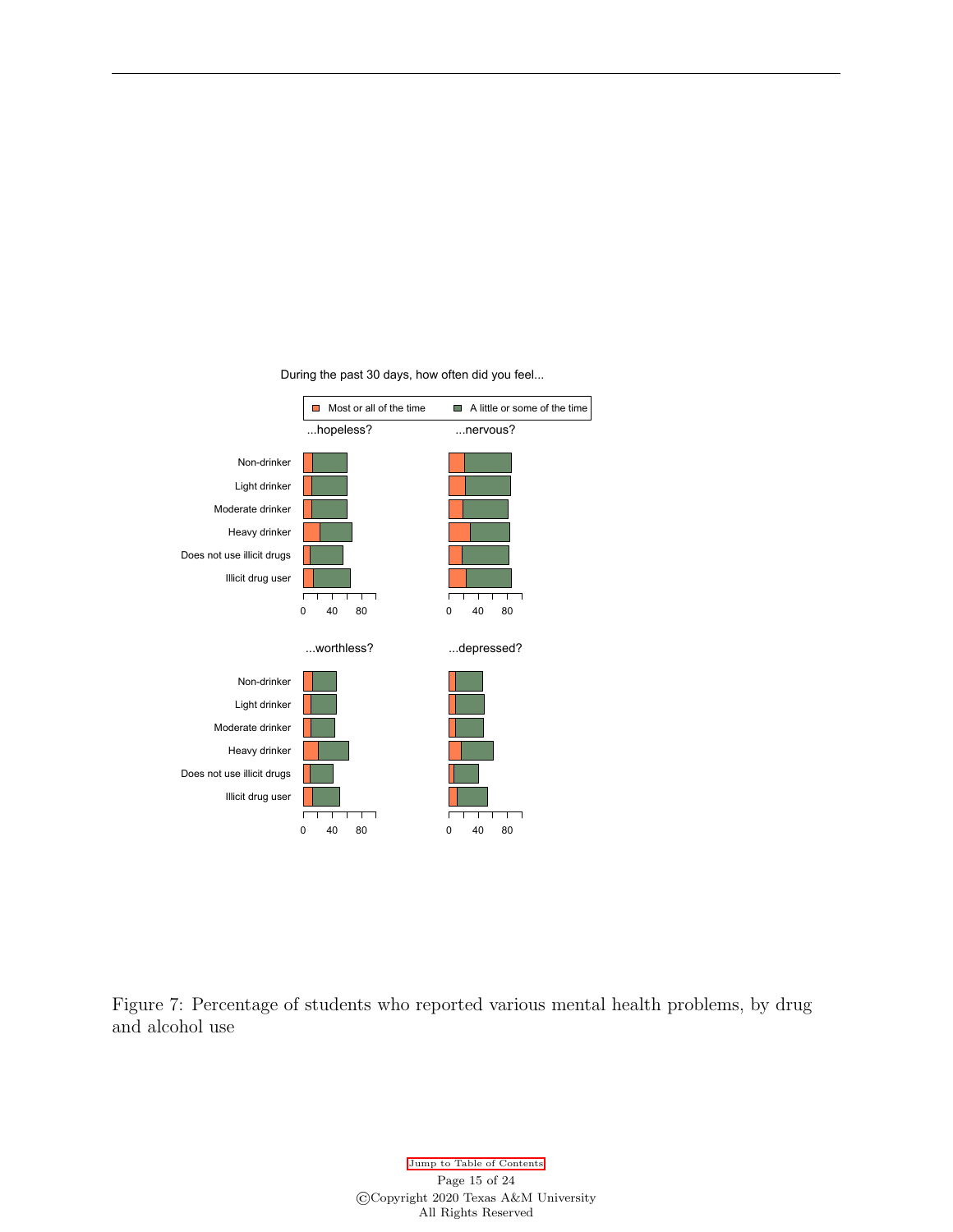continue to have poor awareness of campus programs designed to inform students about drug and alcohol abuse and to help students who believe they are suffering from a substance abuse problem. The large number of students who choose to quit or cut back on their use of alcohol demonstrates that student behavior is in flux and campus programs could be valuable contributors to accomplishing important policy goals like reducing the incidence of drunk driving. In addition to suggesting that awareness of these programs needs to be increased, this survey provides useful data regarding how students might be convinced to reduce or cease their consumption of alcohol and illicit drugs.

The survey also shows that underage drinking continues to be prevalent and that underage students generally find it easy to obtain alcohol. Student responses in this survey should be useful for targeting enforcement efforts. Restaurants are a particularly egregious offender, one that underage students recognize as an easy target for procuring alcohol.

Although there are fewer illegal or dangerous behaviors associated with drug use, the survey does suggest that drug use is associated with poor mental health. It is not clear which way the causal arrow runs in this case, but providing mental health services for students and advertising the existence of these kinds of programs may be a valuable tool for reducing illicit drug use and/or mitigating some of its harmful effects.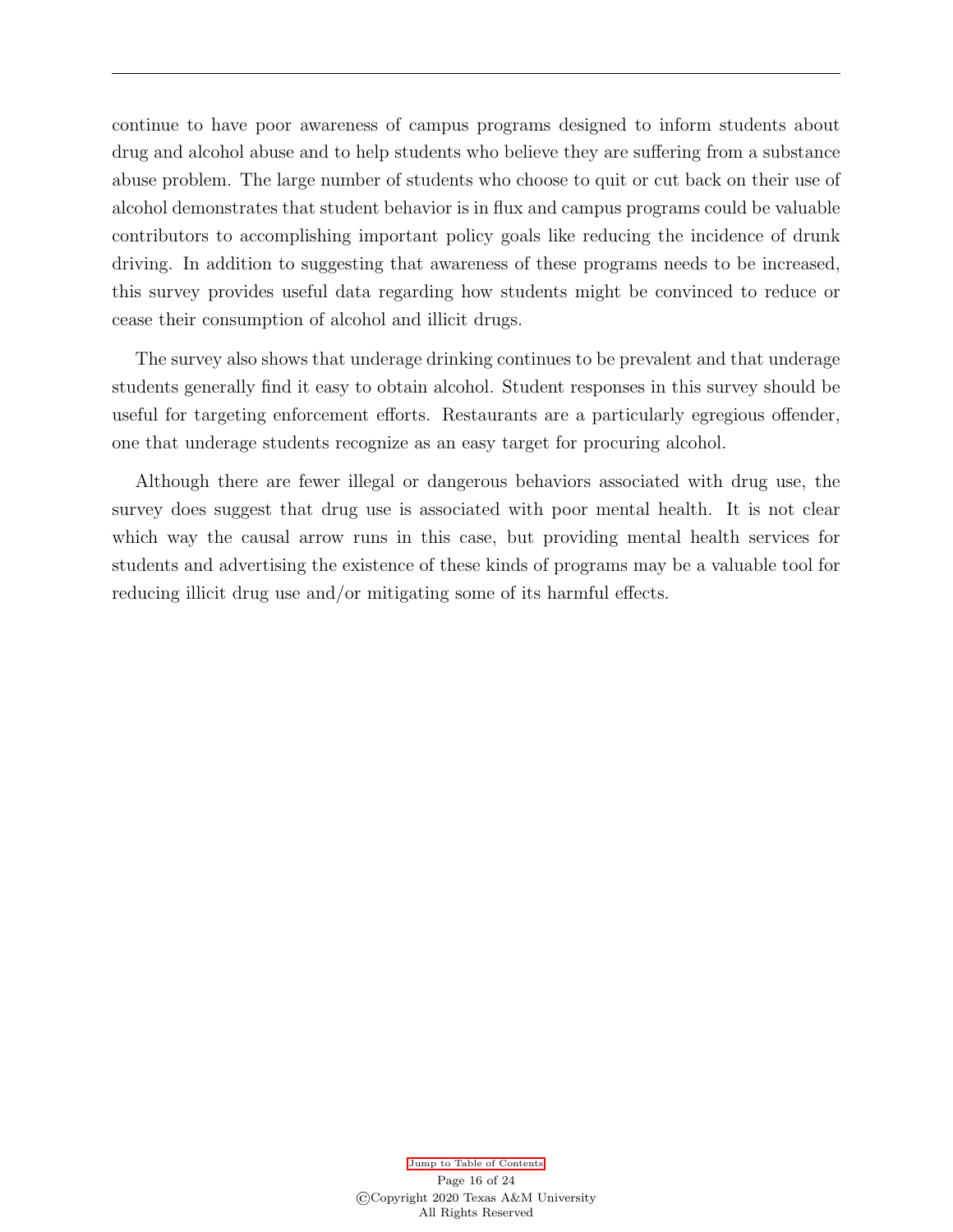# Appendices

## <span id="page-19-0"></span>A Crosstabs for drug use by demographic characteristic

This appendix presents tables of drug among college students in Texas broken out by demographic categories. Drug usage is presented by gender, ethnicity, age, sorority or fraternity membership, class rank, parental income, and college type.

> [Jump to Table of Contents](#page-2-0) Page 17 of 24 ©Copyright 2020 Texas A&M University All Rights Reserved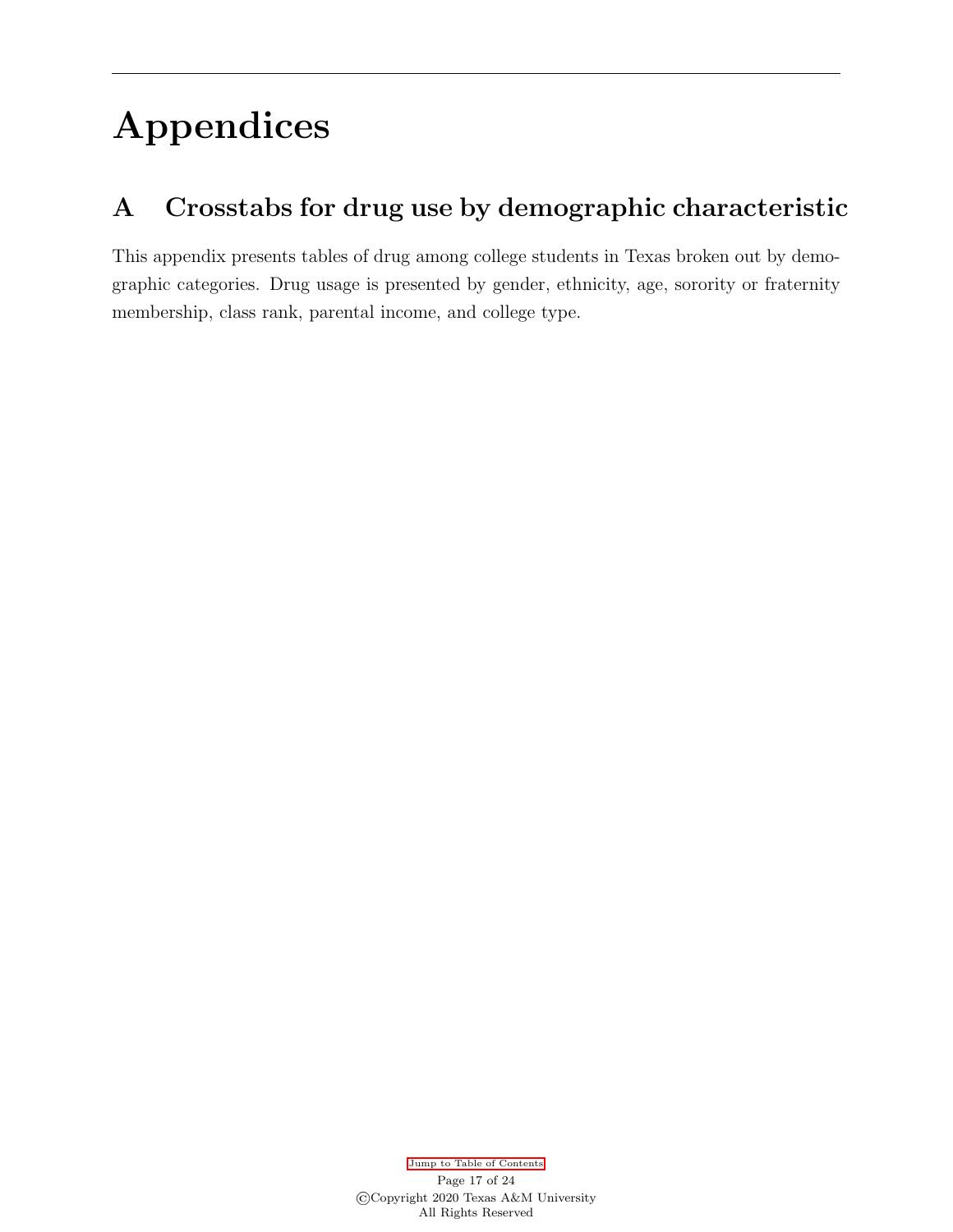Table 2: Drug usage by Texas college students, total and by gender Table 2: Drug usage by Texas college students, total and by gender

|                                 |       | Lifetime Use |                                                                                                                   |                                     | Past-Year Use |        |                | Past-Month Use |                                                                               |
|---------------------------------|-------|--------------|-------------------------------------------------------------------------------------------------------------------|-------------------------------------|---------------|--------|----------------|----------------|-------------------------------------------------------------------------------|
| Jrug                            | Total | Male         | Female                                                                                                            | <b>Total</b>                        | Male          | Female | $_{\rm Total}$ | Male           | Pemale                                                                        |
|                                 |       |              |                                                                                                                   |                                     |               |        |                |                |                                                                               |
|                                 |       |              |                                                                                                                   |                                     |               |        |                |                |                                                                               |
| Alcohol<br>Горассо              |       |              |                                                                                                                   |                                     |               |        |                |                |                                                                               |
| $\mathop{\mathrm{Inhalants}}$   |       |              |                                                                                                                   |                                     |               |        |                |                |                                                                               |
|                                 |       |              | 8 8 8 8 8 8 8 8 8 8 8 8 8 8 8 8 8<br>0 5 5 4 5 8 8 8 8 9 8 9 8 8 8 8 8 8 8<br>0 5 5 8 8 8 8 8 8 8 8 8 8 8 8 8 8 8 | 次次次次次次次次次次次次次次次次次次次次次次次次次次次次次次次次次次次 |               |        |                |                | 5<br>8 8 8 8 8 8 8 8 8 8 8 8 8 8 8 8 8<br>8 8 8 8 8 8 8 8 8 8 8 8 8 8 8 8 8 8 |
|                                 |       |              |                                                                                                                   |                                     |               |        |                |                |                                                                               |
| )XM<br>Marijuana<br>Synthetic l |       |              |                                                                                                                   |                                     |               |        |                |                |                                                                               |
| $7$ ocaine                      |       |              |                                                                                                                   |                                     |               |        |                |                |                                                                               |
| timulants                       |       |              |                                                                                                                   |                                     |               |        |                |                |                                                                               |
| edatives                        |       |              |                                                                                                                   |                                     |               |        |                |                |                                                                               |
| <b>Tallucinos</b>               |       |              |                                                                                                                   |                                     |               |        |                |                |                                                                               |
| Ieroin                          |       |              |                                                                                                                   |                                     |               |        |                |                |                                                                               |
| ther Narcot                     |       |              |                                                                                                                   |                                     |               |        |                |                |                                                                               |
| teroids                         |       |              |                                                                                                                   |                                     |               |        |                |                |                                                                               |
| Bath Salts                      |       |              |                                                                                                                   |                                     |               |        |                |                |                                                                               |
|                                 |       |              |                                                                                                                   |                                     |               |        |                |                |                                                                               |

[Jump to Table of Contents](#page-2-0) Page 18 of 24 ©Copyright 2020 Texas A&M University All Rights Reserved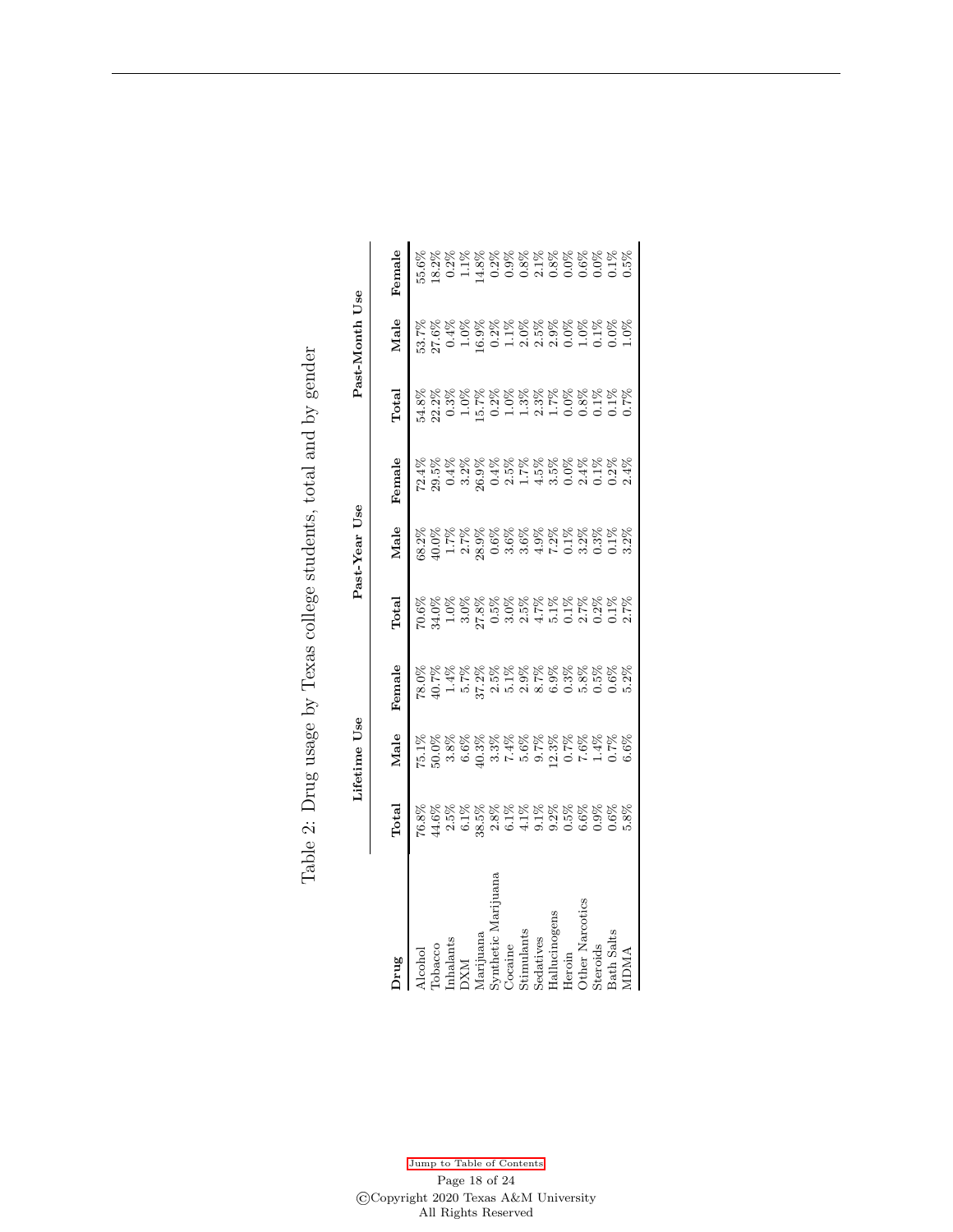Table 3: Drug usage by Texas college students, by ethnicity Table 3: Drug usage by Texas college students, by ethnicity

|                                                                        |       | Lifetime | Jse   |       |                                                                                                 | $\rm {Past-Year}$                                                                                  | IJse                                                                                                     |                                                                                                               |                                                                                                       | Past-Month | Jse                                                                                                       |       |
|------------------------------------------------------------------------|-------|----------|-------|-------|-------------------------------------------------------------------------------------------------|----------------------------------------------------------------------------------------------------|----------------------------------------------------------------------------------------------------------|---------------------------------------------------------------------------------------------------------------|-------------------------------------------------------------------------------------------------------|------------|-----------------------------------------------------------------------------------------------------------|-------|
|                                                                        |       |          |       |       |                                                                                                 |                                                                                                    |                                                                                                          |                                                                                                               |                                                                                                       |            |                                                                                                           |       |
| <b>Prug</b>                                                            | Anglo | Hispanic | Black | Asian | Anglo                                                                                           | Hispanic                                                                                           | Black                                                                                                    | Asian                                                                                                         | Anglo                                                                                                 | Hispanic   | Black                                                                                                     | Asian |
| Alcohol                                                                |       |          |       |       |                                                                                                 | S S S S S S S S S S S S S S S S<br>L n o o a d o a d L d O a H O 1<br>C g O a g O a H d d O 10 O a | 5<br>5 5 5 5 5 5 5 5 6 5 6 5 5 5 5 6<br>5 6 7 6 7 5 6 7 6 7 6 7 6 7 6 7 6<br>5 6 7 6 7 6 7 6 7 6 7 6 7 6 |                                                                                                               |                                                                                                       |            |                                                                                                           |       |
|                                                                        |       |          |       |       |                                                                                                 |                                                                                                    |                                                                                                          |                                                                                                               |                                                                                                       |            |                                                                                                           |       |
|                                                                        |       |          |       |       |                                                                                                 |                                                                                                    |                                                                                                          |                                                                                                               |                                                                                                       |            |                                                                                                           |       |
| Tobacco<br>Inhalants<br>DXM                                            |       |          |       |       | E H = w B = 4 w m @ 0 w 0 0 w<br>L 0 4 si = w 0 4 0 L 1 4 si = w<br>R & & & & & & & & & & & & & |                                                                                                    |                                                                                                          | 5 5 5 5 5 5 5 5 5 5 5 5 5 5 5 5 5 6<br>1 3 5 4 3 6 7 3 9 1 4 0 5 1 0 0<br>5 5 6 7 8 9 7 8 9 8 9 8 8 8 8 8 8 8 | 8 8 8 8 8 8 8 8 8 8 8 8 8 8 8 8 8<br>0 4 5 5 6 9 9 9 9 9 9 9 9 9 9<br>0 8 9 9 9 9 9 9 9 9 9 9 9 9 9 9 |            | 4 0 0 1 4 0 0 0 1 1 0 0 0 0 0<br>3 7 8 8 8 8 8 8 8 8 8 8 8 8 8 8 8 8<br>8 8 8 8 8 8 8 8 8 8 8 8 8 8 8 8 8 |       |
|                                                                        |       |          |       |       |                                                                                                 |                                                                                                    |                                                                                                          |                                                                                                               |                                                                                                       |            |                                                                                                           |       |
|                                                                        |       |          |       |       |                                                                                                 |                                                                                                    |                                                                                                          |                                                                                                               |                                                                                                       |            |                                                                                                           |       |
|                                                                        |       |          |       |       |                                                                                                 |                                                                                                    |                                                                                                          |                                                                                                               |                                                                                                       |            |                                                                                                           |       |
| Marijuana<br>Synthetic Marijuana<br>Cocaine<br>Stimulants<br>Sedatives |       |          |       |       |                                                                                                 |                                                                                                    |                                                                                                          |                                                                                                               |                                                                                                       |            |                                                                                                           |       |
|                                                                        |       |          |       |       |                                                                                                 |                                                                                                    |                                                                                                          |                                                                                                               |                                                                                                       |            |                                                                                                           |       |
|                                                                        |       |          |       |       |                                                                                                 |                                                                                                    |                                                                                                          |                                                                                                               |                                                                                                       |            |                                                                                                           |       |
| Hallucinogens<br>Heroin                                                |       |          |       |       |                                                                                                 |                                                                                                    |                                                                                                          |                                                                                                               |                                                                                                       |            |                                                                                                           |       |
| ther Narcotics                                                         |       |          |       |       |                                                                                                 |                                                                                                    |                                                                                                          |                                                                                                               |                                                                                                       |            |                                                                                                           |       |
| Steroids                                                               |       |          |       |       |                                                                                                 |                                                                                                    |                                                                                                          |                                                                                                               |                                                                                                       |            |                                                                                                           |       |
| Bath Salts                                                             |       |          |       |       |                                                                                                 |                                                                                                    |                                                                                                          |                                                                                                               |                                                                                                       |            |                                                                                                           |       |
|                                                                        |       |          |       |       |                                                                                                 |                                                                                                    |                                                                                                          |                                                                                                               |                                                                                                       |            |                                                                                                           |       |

[Jump to Table of Contents](#page-2-0) Page 19 of  $24\,$ ©Copyright 2020 Texas A&M University All Rights Reserved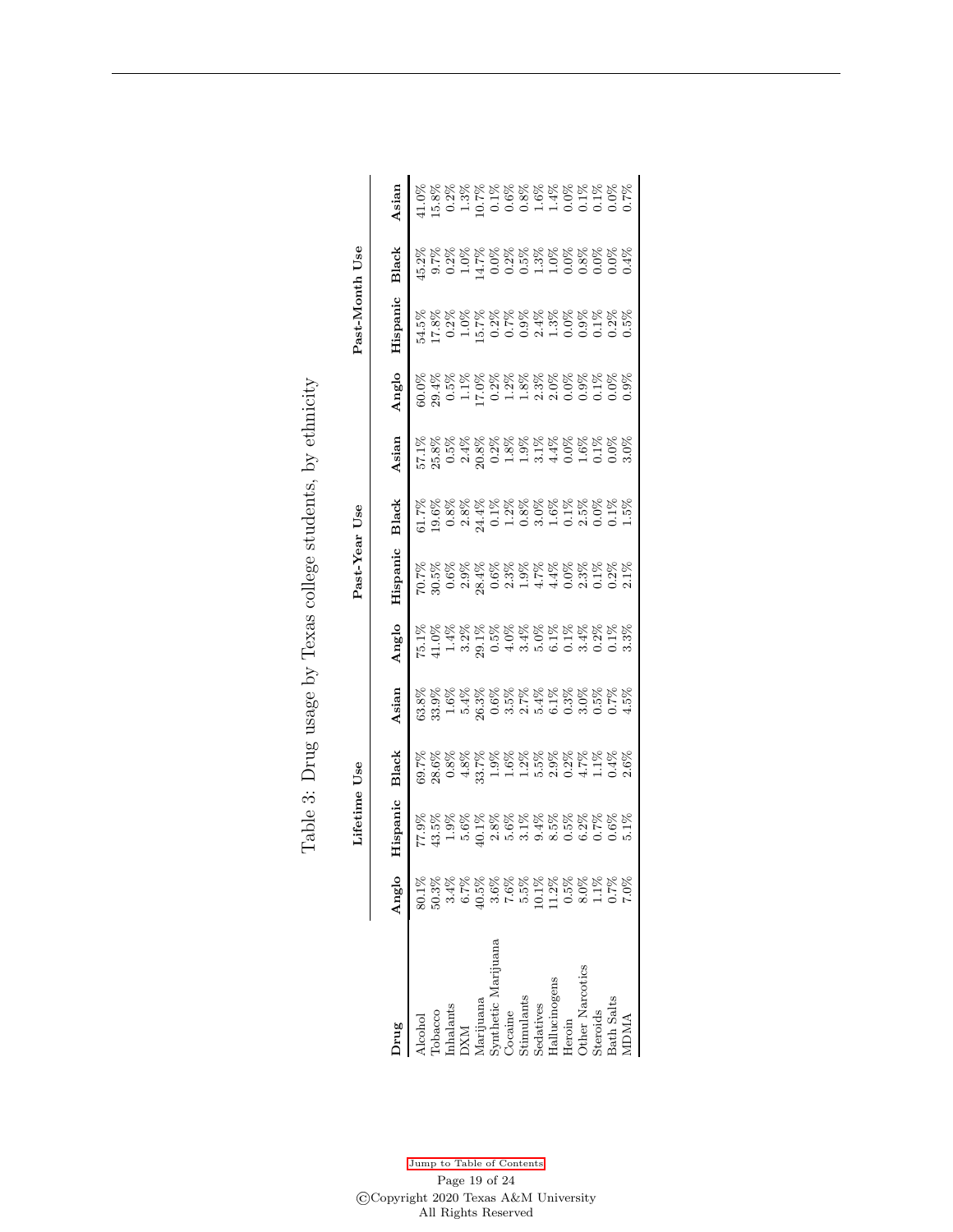|                                                                   | Lifetime Use                                 |                                                                 | Past-Year Use |           | Past-Month Use |                                           |
|-------------------------------------------------------------------|----------------------------------------------|-----------------------------------------------------------------|---------------|-----------|----------------|-------------------------------------------|
| <b>Drug</b>                                                       | Age 18-20                                    | Age 21-26                                                       | Age 18-20     | Age 21-26 | Age 18-20      | $21 - 26$<br>Age:                         |
| <b>Alcohol</b>                                                    | 58.0%                                        |                                                                 | 60.9%         | 83.8%     |                | 70.7%                                     |
| ${\rm Iobacco}$                                                   |                                              |                                                                 |               |           |                |                                           |
|                                                                   |                                              |                                                                 |               |           |                |                                           |
| Inhalants<br>DXM<br>Marijuana<br>Marijuana<br>Synthetic Marijuana |                                              |                                                                 |               |           |                |                                           |
|                                                                   |                                              |                                                                 |               |           |                |                                           |
|                                                                   |                                              |                                                                 |               |           |                |                                           |
| <b>Cocaine</b>                                                    |                                              |                                                                 |               |           |                |                                           |
| Stimulants                                                        |                                              |                                                                 |               |           |                |                                           |
| Sedatives                                                         |                                              |                                                                 |               |           |                |                                           |
| Hallucinogens                                                     |                                              |                                                                 |               |           |                |                                           |
| Heroin                                                            |                                              |                                                                 |               |           |                |                                           |
| Other Narcotics                                                   | 88888888888888888<br>90550455558588888888888 | 8888888888888888888<br>548058410931510505<br>85 388888888888888 |               |           |                | 888888888888888888<br>3053888888888888888 |
| Steroids                                                          |                                              |                                                                 |               |           |                |                                           |
| Bath Salts                                                        |                                              |                                                                 |               |           |                |                                           |
| ADMA                                                              |                                              |                                                                 |               |           |                |                                           |

Steroids 0.8% 1.0% 0.1% 0.3% 0.0% 0.2% Bath Salts 0.6% 0.7% 0.1% 0.1% 0.1% 0.1% MDMA 3.5% 8.9% 2.2% 3.5% 0.5% 0.9% 0.9%

Table 4: Drug usage by Texas college students, by age Table 4: Drug usage by Texas college students, by age

#### [Jump to Table of Contents](#page-2-0) Page  $20$  of  $24\,$ ©Copyright 2020 Texas A&M University All Rights Reserved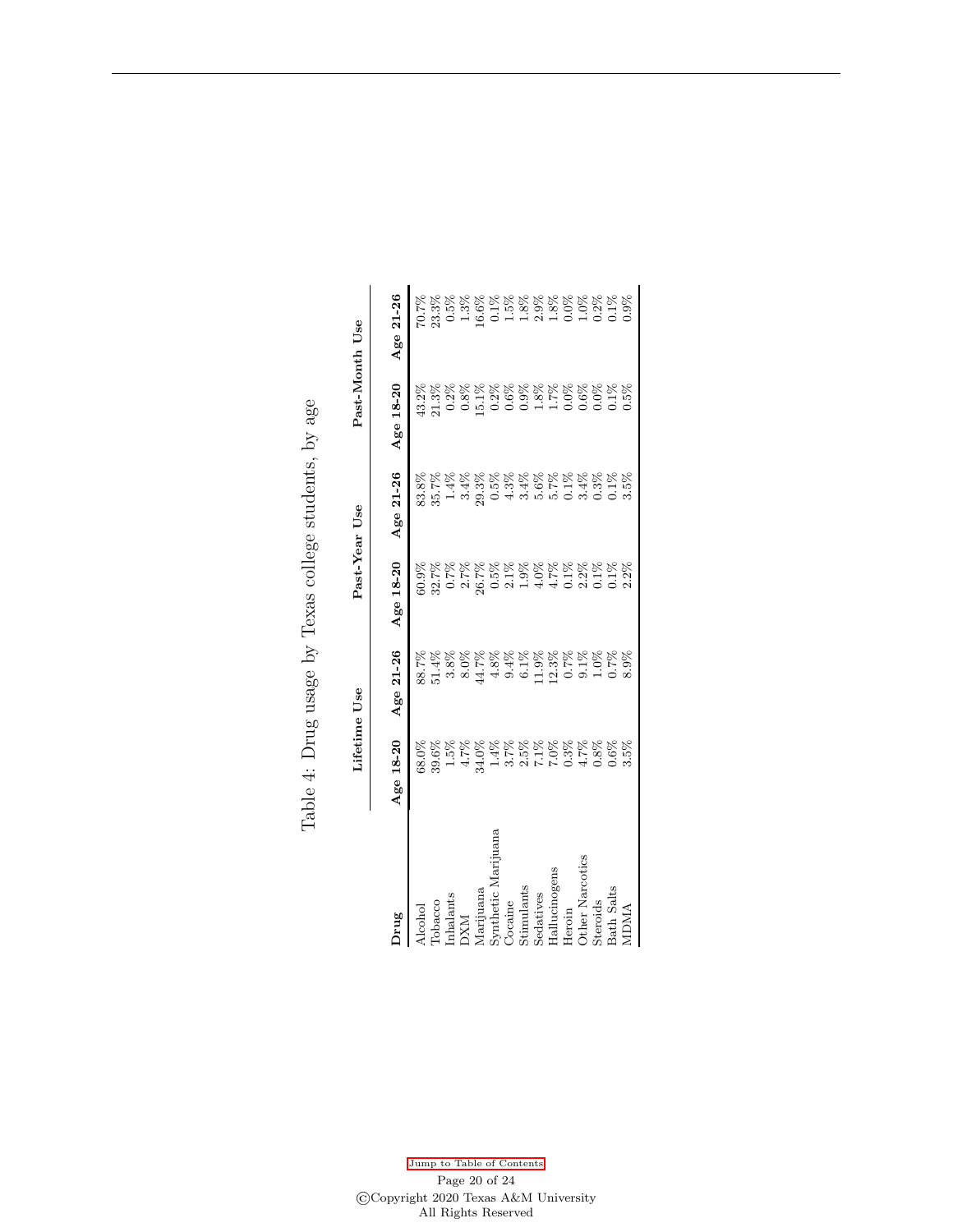Table 5: Drug usage by Texas college students, by sorority/fraternity membership Table 5: Drug usage by Texas college students, by sorority/fraternity membership

|                                  | Lifetime Use         |                      | Past-Year Use    |                   | Past-Month Use               |                   |
|----------------------------------|----------------------|----------------------|------------------|-------------------|------------------------------|-------------------|
| Drug                             | Non-<br>member       | Member               | Non-<br>member   | Member            | Non-<br>member               | Member            |
| Tobacco<br><b>A</b> cohol        | $74.0\%$<br>43.3%    | $84.9\%$<br>$54.9\%$ | $67.1\%$         | $80.6\%$<br>46.4% | 50.4%<br>20.9%               | $69.5\%$<br>31.5% |
|                                  | 2.4%                 |                      | $32.5\%$<br>1.0% | $0.8\%$           |                              |                   |
| Inhalants<br>DXM                 | 5.9%                 | $2.8%$<br>5.5%       | 3.0%             |                   | $0.3%$<br>1.0%               |                   |
|                                  | 37.5%                |                      | 26.5%            | $3.3\%$<br>36.5%  | 14.7%                        |                   |
| Marijuana<br>Synthetic Marijuana |                      |                      | 0.4%             | 0.6%              | $0.1\%$                      |                   |
| <b>Cocaine</b>                   | $2.8\%$<br>5.7%      |                      | 2.7%             | $7.0\%$           |                              |                   |
| Stimulants                       | 3.7%                 |                      | 2.2%             | $5.2\%$           |                              |                   |
| Sedatives                        |                      |                      | 4.5%             | 5.3%              |                              |                   |
| Hallucinogens                    |                      |                      | 4.6%             | $9.0\%$           |                              |                   |
| Heroin                           | 9.8%<br>9.8%<br>0.4% | $12.7%$<br>0.5%      | $0.1\%$          | $0.1\%$           | 0.8%<br>0.1%<br>0.0%<br>0.0% |                   |
| Other Narcotics                  | 6.4%                 | 6.4%                 | $2.6%$<br>0.1%   | 2.9%              |                              |                   |
| Steroids                         | 0.8%                 | $1.1\%$              |                  | $0.5\%$           | $0.7\%$<br>0.1%              |                   |
| <b>Bath Salts</b>                | 0.6%                 | $1.2\%$              | $0.1\%$          | $0.5\%$           | $0.0\%$<br>0.7%              |                   |
| <b>ADMA</b>                      | 5.3%                 | 9.8%                 | 2.4%             | $5.9\%$           |                              | 1.9%              |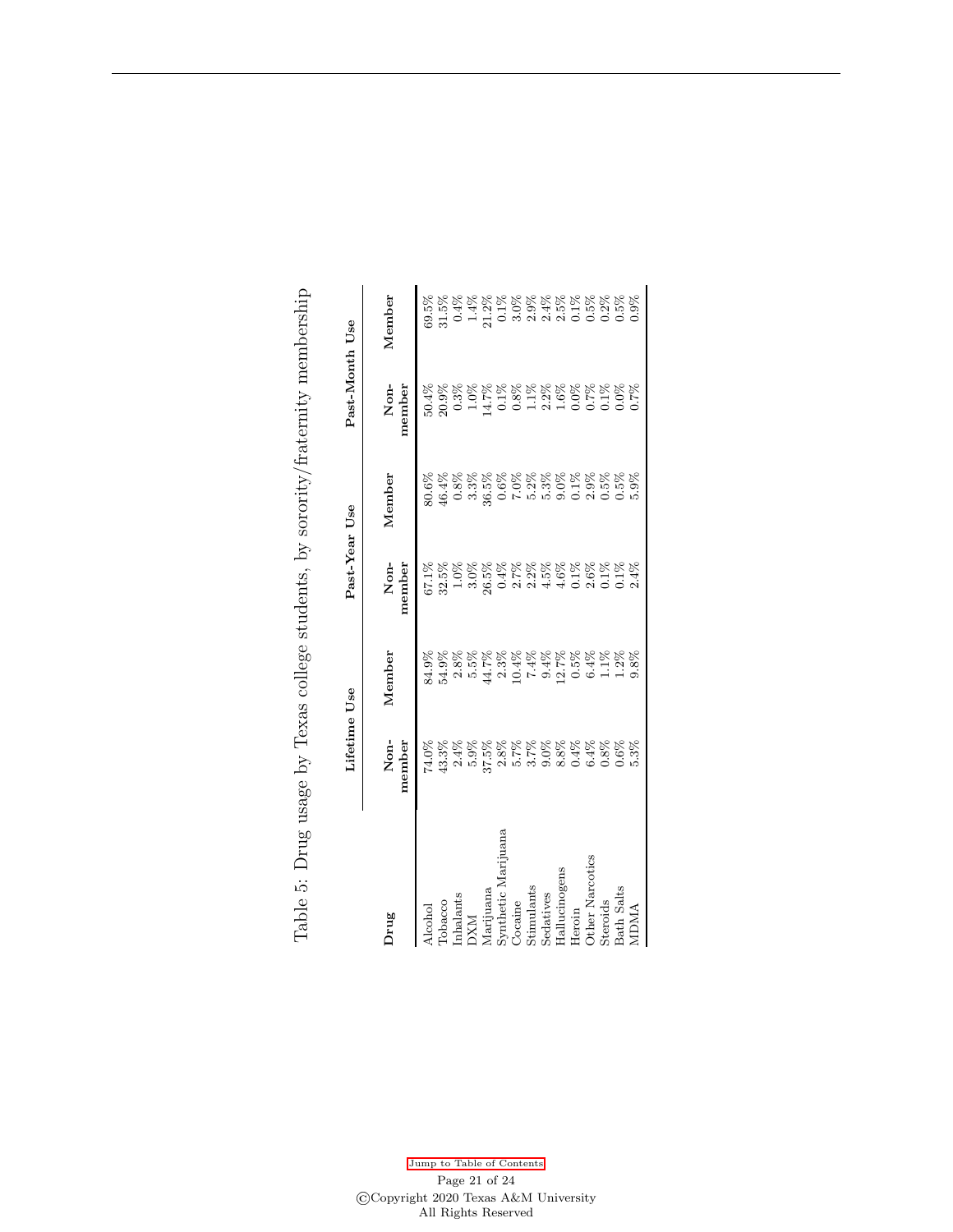Table 6: Drug usage by Texas college students, by class Table 6: Drug usage by Texas college students, by class

|                                                                                        |                                                        | Lifetime                                                                                                          | Use |                                                                                                                   |                                                          | Past-Year              | Use |        |                                                                                           | Past-Month Use                             |                                                                                                                   |                                                               |
|----------------------------------------------------------------------------------------|--------------------------------------------------------|-------------------------------------------------------------------------------------------------------------------|-----|-------------------------------------------------------------------------------------------------------------------|----------------------------------------------------------|------------------------|-----|--------|-------------------------------------------------------------------------------------------|--------------------------------------------|-------------------------------------------------------------------------------------------------------------------|---------------------------------------------------------------|
|                                                                                        |                                                        |                                                                                                                   |     |                                                                                                                   |                                                          |                        |     |        |                                                                                           |                                            |                                                                                                                   |                                                               |
| Jrug                                                                                   | Freshm                                                 | anSophomoraunion                                                                                                  |     | Senior                                                                                                            |                                                          | PreshmanSophomoneunion |     | Senior |                                                                                           | FreshmanSophomoneunion                     |                                                                                                                   | Senior                                                        |
| Alcohol                                                                                | 66.5%                                                  |                                                                                                                   |     |                                                                                                                   |                                                          |                        |     |        |                                                                                           |                                            |                                                                                                                   |                                                               |
| <b>Tobacco</b>                                                                         |                                                        |                                                                                                                   |     |                                                                                                                   |                                                          |                        |     |        |                                                                                           |                                            |                                                                                                                   |                                                               |
|                                                                                        | $39.2\%$<br>1.9%                                       |                                                                                                                   |     |                                                                                                                   |                                                          |                        |     |        |                                                                                           |                                            |                                                                                                                   |                                                               |
| Inhalants<br>DXM<br>Marijuana<br>Synthetic Marijuana<br>Synthetic Marijuana<br>Cocaine | ESERERERERER<br>1999 - ESERERERER<br>1999 - ESERERERER | 5 5 5 5 5 5 5 5 8 5 8 5 8 5 8 5 8 5<br>5 9 4 8 4 5 6 7 6 8 9 0 0 1 0 8 5 9<br>5 8 5 8 5 8 5 8 8 8 8 8 8 8 8 8 8 8 |     | 8 8 8 8 8 8 8 8 8 8 8 8 8 8 8 8 8 8<br>1 8 9 8 1 0 9 9 0 1 0 9 9 9 0 1 0 9<br>2 9 9 8 9 8 9 8 9 8 9 8 8 8 8 8 8 8 | 888888888888888888<br>HOLLOG##0H0H0H0H<br>BRCA#0H#0H0H0H |                        |     |        | \$\$\$\$\$\$\$\$\$\$\$\$\$\$\$\$\$<br>#010033#11301001#<br>\$\$\$\$\$\$\$\$\$\$\$\$\$\$\$ | 888888888888888888<br>19925 19938439518000 | 8 8 8 8 8 8 8 8 8 8 8 8 8 8 8 8 8 8<br>0 3 3 4 0 6 5 5 8 9 8 9 8 8 8 8 8 8<br>2 8 9 8 8 8 8 8 8 8 8 8 8 8 8 8 8 8 | 888888888888888888<br>04604450865050558<br>046045088888888888 |
|                                                                                        |                                                        |                                                                                                                   |     |                                                                                                                   |                                                          |                        |     |        |                                                                                           |                                            |                                                                                                                   |                                                               |
|                                                                                        |                                                        |                                                                                                                   |     |                                                                                                                   |                                                          |                        |     |        |                                                                                           |                                            |                                                                                                                   |                                                               |
|                                                                                        |                                                        |                                                                                                                   |     |                                                                                                                   |                                                          |                        |     |        |                                                                                           |                                            |                                                                                                                   |                                                               |
| Stimulants<br>Sedatives                                                                |                                                        |                                                                                                                   |     |                                                                                                                   |                                                          |                        |     |        |                                                                                           |                                            |                                                                                                                   |                                                               |
|                                                                                        |                                                        |                                                                                                                   |     |                                                                                                                   |                                                          |                        |     |        |                                                                                           |                                            |                                                                                                                   |                                                               |
| Iallucinogens                                                                          |                                                        |                                                                                                                   |     |                                                                                                                   |                                                          |                        |     |        |                                                                                           |                                            |                                                                                                                   |                                                               |
| $\operatorname{Heroin}$                                                                |                                                        |                                                                                                                   |     |                                                                                                                   |                                                          |                        |     |        |                                                                                           |                                            |                                                                                                                   |                                                               |
| ther Narcotics                                                                         |                                                        |                                                                                                                   |     |                                                                                                                   |                                                          |                        |     |        |                                                                                           |                                            |                                                                                                                   |                                                               |
| steroids                                                                               |                                                        |                                                                                                                   |     |                                                                                                                   |                                                          |                        |     |        |                                                                                           |                                            |                                                                                                                   |                                                               |
| Bath Salts                                                                             |                                                        |                                                                                                                   |     |                                                                                                                   |                                                          |                        |     |        |                                                                                           |                                            |                                                                                                                   |                                                               |
| ADMA                                                                                   |                                                        |                                                                                                                   |     |                                                                                                                   |                                                          |                        |     |        |                                                                                           |                                            |                                                                                                                   |                                                               |

[Jump to Table of Contents](#page-2-0) Page 22 of  $24\,$ ©Copyright 2020 Texas A&M University All Rights Reserved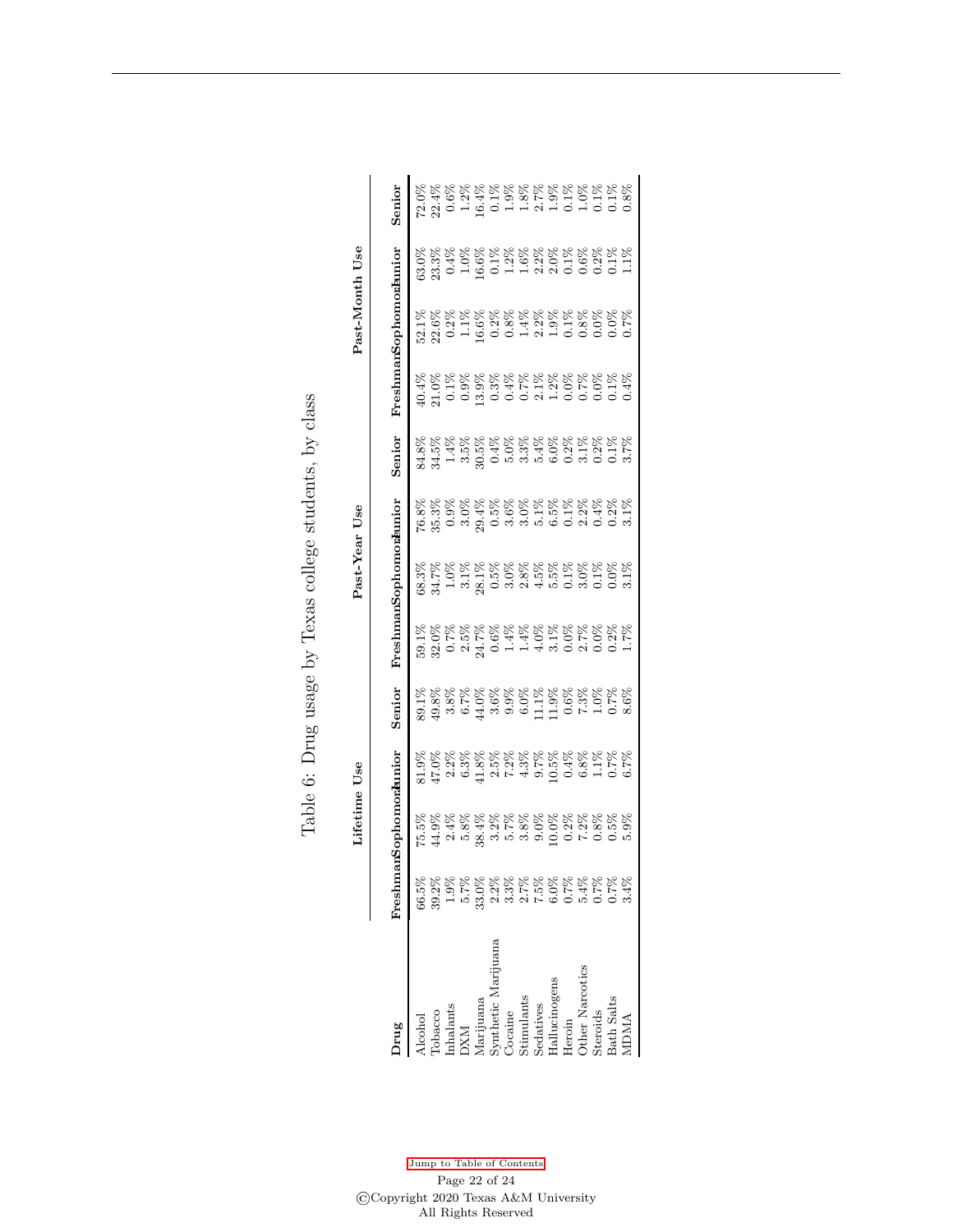Table 7: Drug usage by Texas college students, by parental income Table 7: Drug usage by Texas college students, by parental income

|                                                                   |                                      | Lifetime                                                       | وى             |                                                                                                                   |                | Past-Year                                                                                                   | Use               |                             |                | Past-Month                                                       | Use                                                                       |                             |
|-------------------------------------------------------------------|--------------------------------------|----------------------------------------------------------------|----------------|-------------------------------------------------------------------------------------------------------------------|----------------|-------------------------------------------------------------------------------------------------------------|-------------------|-----------------------------|----------------|------------------------------------------------------------------|---------------------------------------------------------------------------|-----------------------------|
| Drug                                                              | \$0 to<br>\$20k                      | \$20k<br>\$60k                                                 | \$60k<br>5100k | More<br>than<br>5100k                                                                                             | 90 to<br>\$20k | \$20k<br>\$60k                                                                                              | $\frac{60}{100k}$ | $More$<br>$than$<br>$5100k$ | 30 to<br>\$20k | ಕಿ20ಕ್ಕೆ<br>ಹಿಂದ                                                 | $\frac{60}{100k}$                                                         | $More$<br>$than$<br>$t100k$ |
| lcohol                                                            | $70.6\%$                             |                                                                |                |                                                                                                                   |                |                                                                                                             |                   |                             |                |                                                                  |                                                                           |                             |
| <b>Tobacco</b>                                                    | 39.4%                                |                                                                |                |                                                                                                                   |                |                                                                                                             |                   |                             |                |                                                                  |                                                                           |                             |
| nhalants                                                          | 2.6%                                 |                                                                |                |                                                                                                                   |                |                                                                                                             |                   |                             |                |                                                                  |                                                                           |                             |
| <b>NX</b>                                                         | 5.6%                                 |                                                                |                |                                                                                                                   |                |                                                                                                             |                   |                             |                |                                                                  |                                                                           |                             |
|                                                                   | 13.3%                                |                                                                |                |                                                                                                                   |                |                                                                                                             |                   |                             |                |                                                                  |                                                                           |                             |
| <i>Aa</i> rijuana<br>Synthetic Marijuana                          | 3.5%                                 | 888888888888888888<br>839658888888888888<br>949658888888888888 |                | 8 8 8 8 8 8 8 8 8 8 8 8 8 8 8 8 8 8<br>6 9 9 9 9 9 9 9 9 9 9 9 9 1 0 1 0 1<br>8 9 8 8 8 8 8 8 8 8 8 8 8 8 8 8 8 8 |                | 8 8 8 8 8 8 8 8 8 8 8 8 8 8 8 8 8<br>O n n o o o n n d d d d d d d d<br>S 8 8 8 8 8 8 8 8 8 8 8 8 8 8 8 8 8 |                   |                             |                | 8888888888888888888<br>09338050031910000111<br>99900100111100000 | 5<br>5 5 5 5 5 5 5 5 6 5 6 5 6 5 6 7<br>5 6 7 6 7 6 7 6 7 6 7 6 7 6 7 6 7 |                             |
|                                                                   | 888888888<br>688888888<br>6000000000 |                                                                |                |                                                                                                                   |                |                                                                                                             |                   |                             |                |                                                                  |                                                                           |                             |
| $\begin{array}{c} \text{Cocaine} \ \text{Stimulants} \end{array}$ |                                      |                                                                |                |                                                                                                                   |                |                                                                                                             |                   |                             |                |                                                                  |                                                                           |                             |
| sedatives                                                         |                                      |                                                                |                |                                                                                                                   |                |                                                                                                             |                   |                             |                |                                                                  |                                                                           |                             |
| Hallucinogens                                                     |                                      |                                                                |                |                                                                                                                   |                |                                                                                                             |                   |                             |                |                                                                  |                                                                           |                             |
| Heroin                                                            |                                      |                                                                |                |                                                                                                                   |                |                                                                                                             |                   |                             |                |                                                                  |                                                                           |                             |
| Other Narcotics                                                   |                                      |                                                                |                |                                                                                                                   |                |                                                                                                             |                   |                             |                |                                                                  |                                                                           |                             |
| Steroids                                                          |                                      |                                                                |                |                                                                                                                   |                |                                                                                                             |                   |                             |                |                                                                  |                                                                           |                             |
| <b>Bath Salts</b>                                                 |                                      |                                                                |                |                                                                                                                   |                |                                                                                                             |                   |                             |                |                                                                  |                                                                           |                             |
|                                                                   |                                      |                                                                |                |                                                                                                                   |                |                                                                                                             |                   |                             |                |                                                                  |                                                                           |                             |

[Jump to Table of Contents](#page-2-0) Page 23 of 24 ©Copyright 2020 Texas A&M University All Rights Reserved